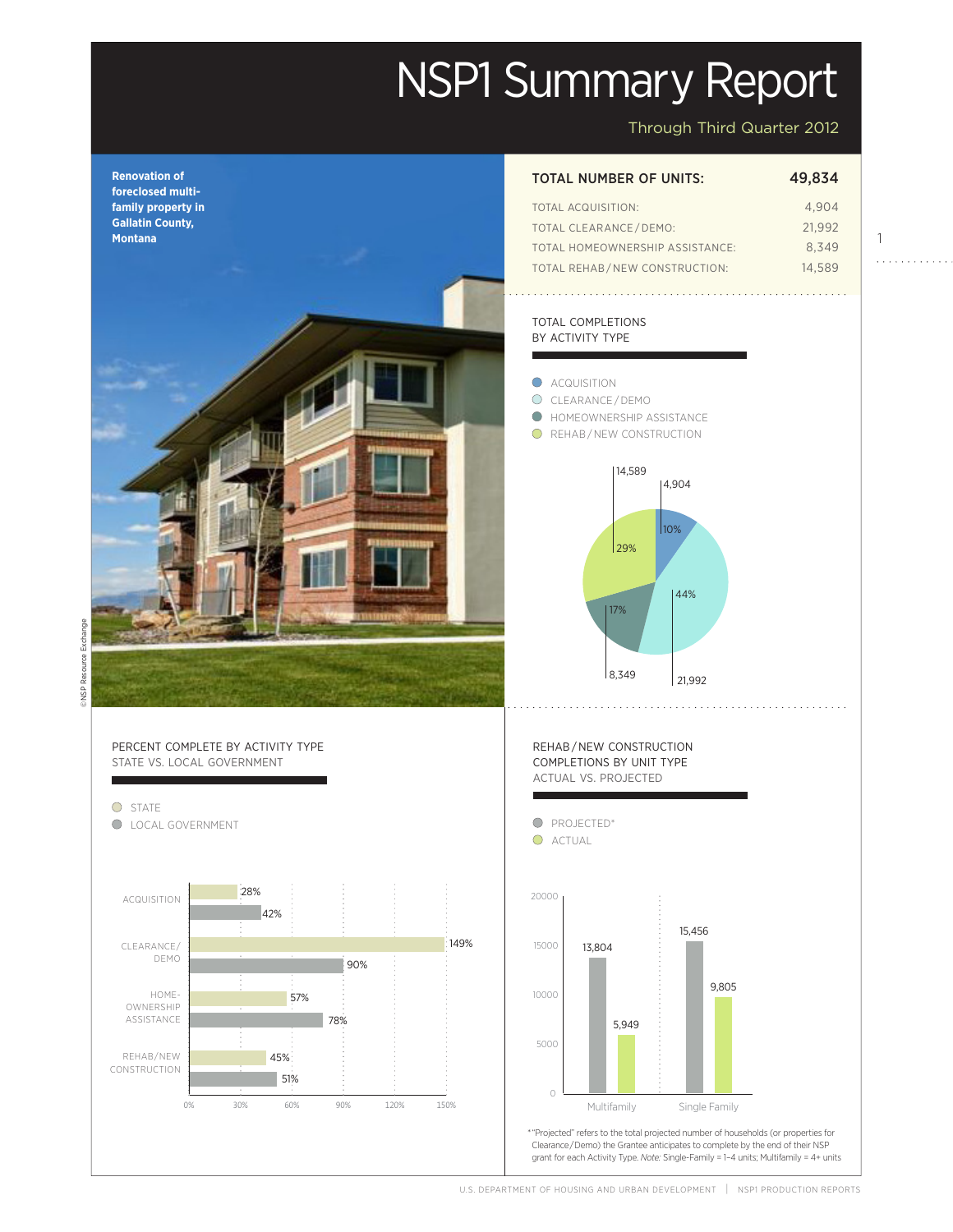57%

## STATE VS. LOCAL COMPLETIONS ACTUAL VS. PROJECTED



0

COMPLETED UNITS BY ACTIVITY TYPE AND NATIONAL OBJECTIVES

| GRANTEE                    | <b>ACQUISITION</b> | CLEARANCE/<br>DEMO | HOME-<br>OWNERSHIP<br>ASSISTANCE | REHAB/<br>NEW<br>CONSTRUCTION | TOTAL   |  |
|----------------------------|--------------------|--------------------|----------------------------------|-------------------------------|---------|--|
| Adams County, CO           | 13                 |                    | 3                                | $\overline{0}$                | 16      |  |
| <b>LH25</b><br><b>LMMI</b> | 5<br>8             |                    | 3                                | $\overline{0}$                | 5<br>11 |  |
|                            |                    |                    |                                  |                               |         |  |
| Akron, OH                  | $\Omega$           | 218                |                                  | 17                            | 235     |  |
| <b>LH25</b>                | $\circ$            | 22                 |                                  | 6                             | 28      |  |
| <b>LMMI</b>                | $\Omega$           | 196                |                                  | 11                            | 207     |  |
| Alameda County, CA         | 12                 |                    |                                  |                               | 12      |  |
| <b>LH25</b>                | 6                  |                    |                                  |                               | 6       |  |
| <b>LMMI</b>                | 6                  |                    |                                  |                               | 6       |  |
| Alaska State Program       | 15                 | 2                  | 0                                | 87                            | 104     |  |
| <b>LH25</b>                | 5                  |                    | 0                                | 20                            | 25      |  |
| <b>LMMI</b>                | 10                 | $\overline{2}$     | $\overline{0}$                   | 67                            | 79      |  |
| Allegheny County, PA       |                    | 171                |                                  | 30                            | 201     |  |
| <b>LH25</b>                |                    |                    |                                  | 10                            | 10      |  |
| <b>LMMI</b>                |                    | 171                |                                  | 20                            | 191     |  |
| Allentown, PA              | O                  | 4                  |                                  | -1                            | 5       |  |
| <b>LH25</b>                | $\mathbf 0$        |                    |                                  | $\overline{1}$                | 1       |  |
| <b>LMMI</b>                | $\Omega$           | $\overline{4}$     |                                  | $\overline{0}$                | 4       |  |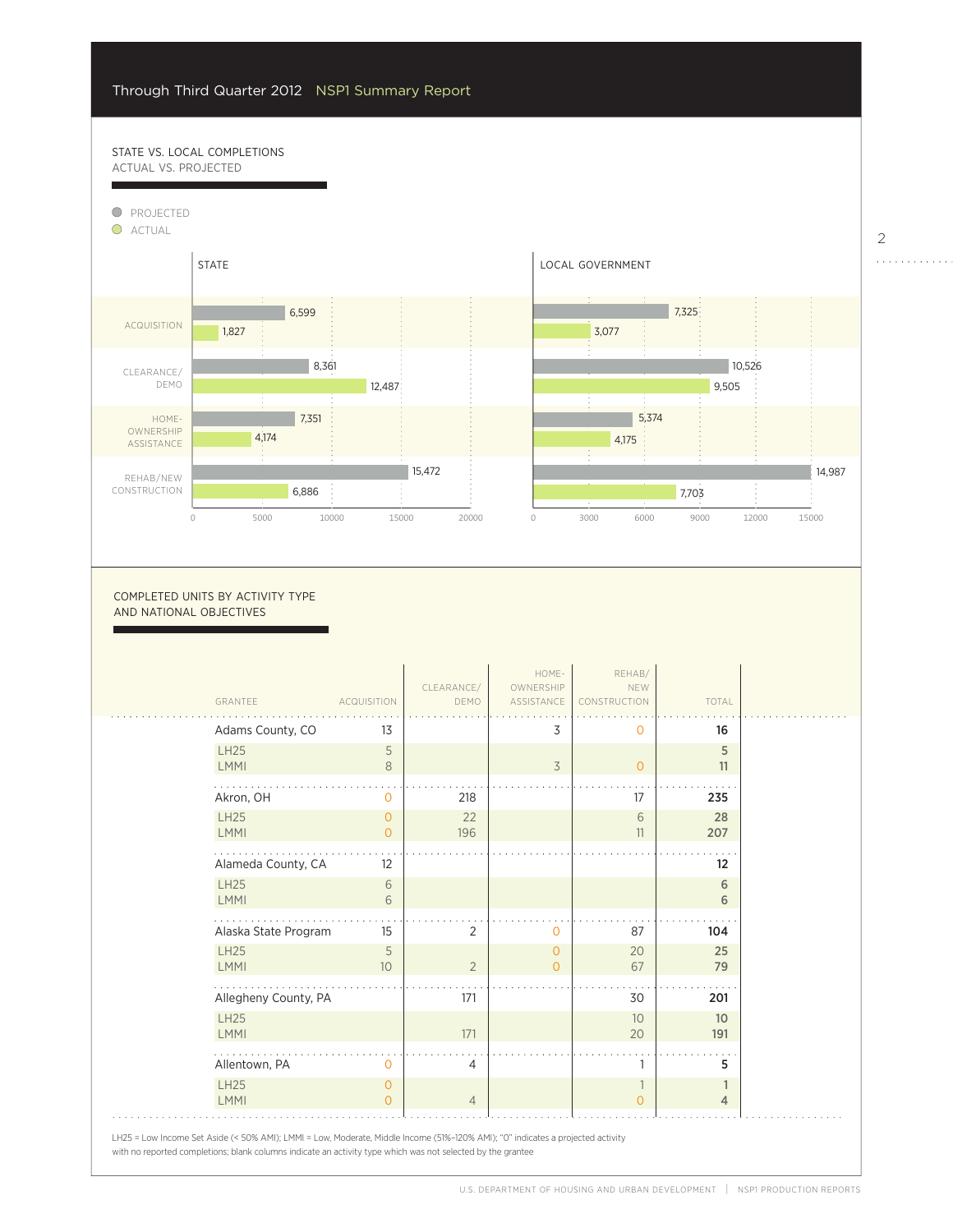$\sim$  .

| American Samoa                 | 1                                                                              |                      | 1                         | $\overline{2}$               |
|--------------------------------|--------------------------------------------------------------------------------|----------------------|---------------------------|------------------------------|
| LH25<br>LMMI                   | $\overline{1}$                                                                 |                      | $\overline{1}$            | $\mathbf{1}$<br>$\mathbf{1}$ |
| Anaheim, CA                    | $\mathbf{0}$                                                                   | 17                   | $\mathbf{0}$              | 17                           |
| LH25<br><b>LMMI</b>            | $\mathsf{O}\xspace$                                                            | 17                   | $\overline{O}$            | $\pmb{0}$<br>17              |
| Anderson, IN                   | 84<br>$\mathbf 0$                                                              |                      | 22                        | 106                          |
| <b>LH25</b><br><b>LMMI</b>     | $\circ$<br>$\circ$<br>84                                                       |                      | 17<br>5                   | 17<br>89                     |
| Anoka County, MN               | 3<br>5                                                                         | $\sqrt{2}$           | 18                        | 28                           |
| <b>LH25</b><br>LMMI            | $\circ$<br>$\overline{3}$<br>$\mathsf S$                                       | $\sqrt{2}$           | $\,8\,$<br>10             | $\,$ 8 $\,$<br>20            |
| Antioch, CA                    |                                                                                |                      | 12                        | 12                           |
| LH25<br>LMMI                   |                                                                                |                      | 5<br>$\overline{7}$       | $\sqrt{5}$<br>$\overline{7}$ |
| .<br>Apple Valley, CA          | $\mathbf 0$                                                                    | 29                   |                           | 29                           |
| <b>LH25</b><br>LMMI            | $\overline{0}$                                                                 | $\circ$<br>29        |                           | $\mathbf{O}$<br>29           |
| Arizona State Program          | $\mathbf{0}$                                                                   | 905                  | 24                        | 929                          |
| <b>LH25</b><br>LMMI            | $\overline{0}$                                                                 | 46<br>859            | 24                        | 70<br>859                    |
| .<br>Arlington, TX             | 7<br>0                                                                         | 25                   |                           | 32                           |
| LH25<br><b>LMMI</b>            | $\mathsf{O}\xspace$<br>$\mathsf{O}\xspace$<br>$\overline{7}$<br>$\overline{O}$ | $\overline{7}$<br>18 |                           | $\overline{7}$<br>25         |
| Atlanta, GA<br><b>LH25</b>     | $\overline{4}$<br>16<br>$\overline{4}$                                         | $\sqrt{2}$           | 105                       | 127<br>70                    |
| <b>LMMI</b>                    | 16<br>$\overline{O}$                                                           | $\sqrt{2}$           | 66<br>39                  | 57                           |
| Augusta, GA<br>LH25            | 1                                                                              | 0                    | 12<br>$\mathsf{O}\xspace$ | 13<br>$\mathbf 0$            |
| LMMI<br>.                      |                                                                                | 0                    | 12                        | 13                           |
| Aurora, CO<br>52<br>LH25<br>30 |                                                                                | $\mathsf{O}\xspace$  | 12<br>12                  | 64<br>42                     |
| 22<br>LMMI<br>والمالم والمالي  | $\ddotsc$                                                                      | $\mathsf{O}\xspace$  | $\mathsf O$               | 22<br>$\sim$ .               |
| Aurora, IL<br>LH25             | 7<br>$\overline{\mathcal{S}}$                                                  | $\overline{2}$       |                           | 9<br>$\overline{3}$          |
| LMMI                           | $\overline{4}$                                                                 | $\overline{2}$       |                           | $6\,$                        |

LH25 = Low Income Set Aside (< 50% AMI); LMMI = Low, Moderate, Middle Income (51%–120% AMI); "0" indicates a projected activity with no reported completions; blank columns indicate an activity type which was not selected by the grantee

3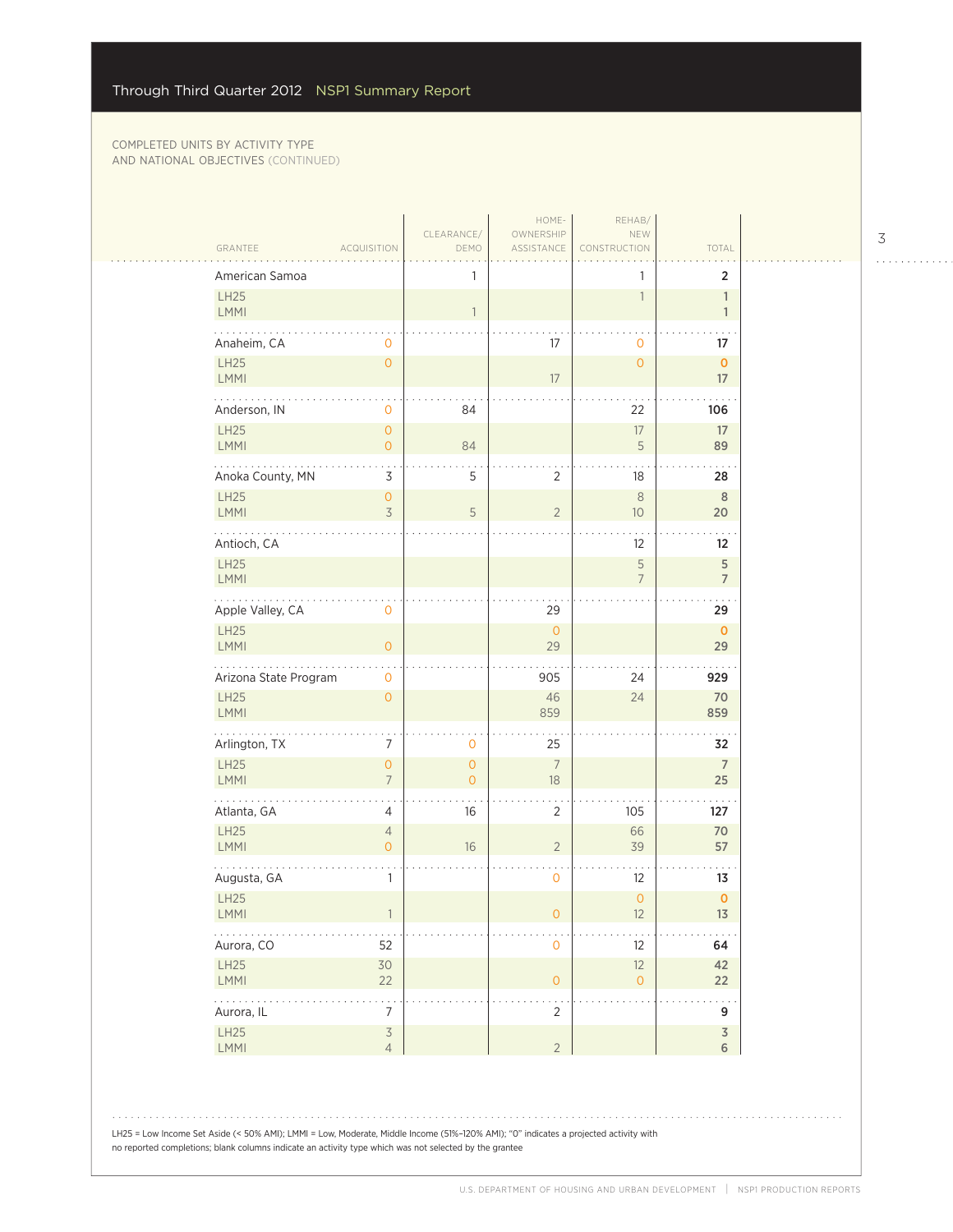| GRANTEE                    | <b>ACQUISITION</b>                    | CLEARANCE/<br>DEMO | HOME-<br>OWNERSHIP<br>ASSISTANCE | REHAB/<br>NEW<br>CONSTRUCTION     | TOTAL                          |
|----------------------------|---------------------------------------|--------------------|----------------------------------|-----------------------------------|--------------------------------|
| Avondale City, AZ          |                                       | 4                  | 46                               | 0                                 | 50                             |
| LH25<br>LMMI               |                                       | $\overline{4}$     | $\,8\,$<br>38                    | $\overline{0}$                    | $8\phantom{1}$<br>42           |
| Babylon Township, NY       |                                       |                    |                                  | 5                                 | 5                              |
| LH25<br>LMMI               |                                       |                    |                                  | $\overline{4}$<br>$\overline{1}$  | $\overline{4}$<br>$\mathbf{1}$ |
| .<br>Bakersfield, CA       | 19                                    |                    | 77                               | 71                                | 167                            |
| LH25<br>LMMI               | 19                                    |                    | 77                               | 71                                | 19<br>148                      |
| Baltimore County, MD       | 27                                    |                    | 34                               | 33                                | 94                             |
| <b>LH25</b><br>LMMI        | 27                                    |                    | 34                               | $\overline{4}$<br>29              | $\overline{4}$<br>90           |
| Baltimore, MD              |                                       |                    |                                  | 65                                | 65                             |
| LH25<br>LMMI               |                                       |                    |                                  | 42<br>23                          | 42<br>23                       |
| Baton Rouge, LA            |                                       |                    |                                  | 9                                 | 9                              |
| <b>LH25</b>                |                                       |                    |                                  | $\mathsf{9}$                      | $\mathsf g$                    |
| Bergen County, NJ          | 8                                     |                    | 3                                | 4                                 | 15                             |
| LH25<br>LMMI               | $\,8\,$                               |                    | 3                                | $\overline{4}$                    | 12<br>$\overline{\mathsf{3}}$  |
| .<br>Birmingham, AL        | $\mathbf 0$                           |                    |                                  | 21                                | 21                             |
| <b>LH25</b><br><b>LMMI</b> | $\overline{0}$<br>$\Omega$            |                    |                                  | $\overline{7}$<br>14              | $\overline{7}$<br>14           |
| Boston, MA                 | 4                                     |                    | 8                                | 9                                 | 21                             |
| LH25<br>LMMI               | $\overline{1}$<br>3                   |                    | $\,8\,$                          | $\overline{4}$<br>5               | $\overline{5}$<br>16           |
| Boynton Beach, FL          | 12                                    |                    |                                  |                                   | 12                             |
| LH25<br>LMMI               | $\mathsf 9$<br>3                      |                    |                                  |                                   | $\mathsf g$<br>3               |
| .<br>Brevard County, FL    | 9                                     | $\mathsf 3$        |                                  | e e el<br>39                      | $\sim$ $\sim$ $\sim$<br>51     |
| LH25<br>LMMI               | $\overline{4}$<br>5                   | $\overline{3}$     |                                  | $\mathcal{G}$<br>30               | 13<br>38                       |
| .<br>Brockton, MA          | 1                                     |                    | 8                                | 6                                 | 15                             |
| LH25<br>LMMI               | $\mathsf{O}\xspace$<br>$\overline{1}$ |                    | $\,8\,$                          | $\overline{4}$<br>$2\overline{ }$ | $\overline{4}$<br>$11\,$       |

4

 $\begin{array}{cccccccccccccc} . & . & . & . & . & . & . & . & . & . & . & . & . \end{array}$ 

LH25 = Low Income Set Aside (< 50% AMI); LMMI = Low, Moderate, Middle Income (51%–120% AMI); "0" indicates a projected activity with no reported completions; blank columns indicate an activity type which was not selected by the grantee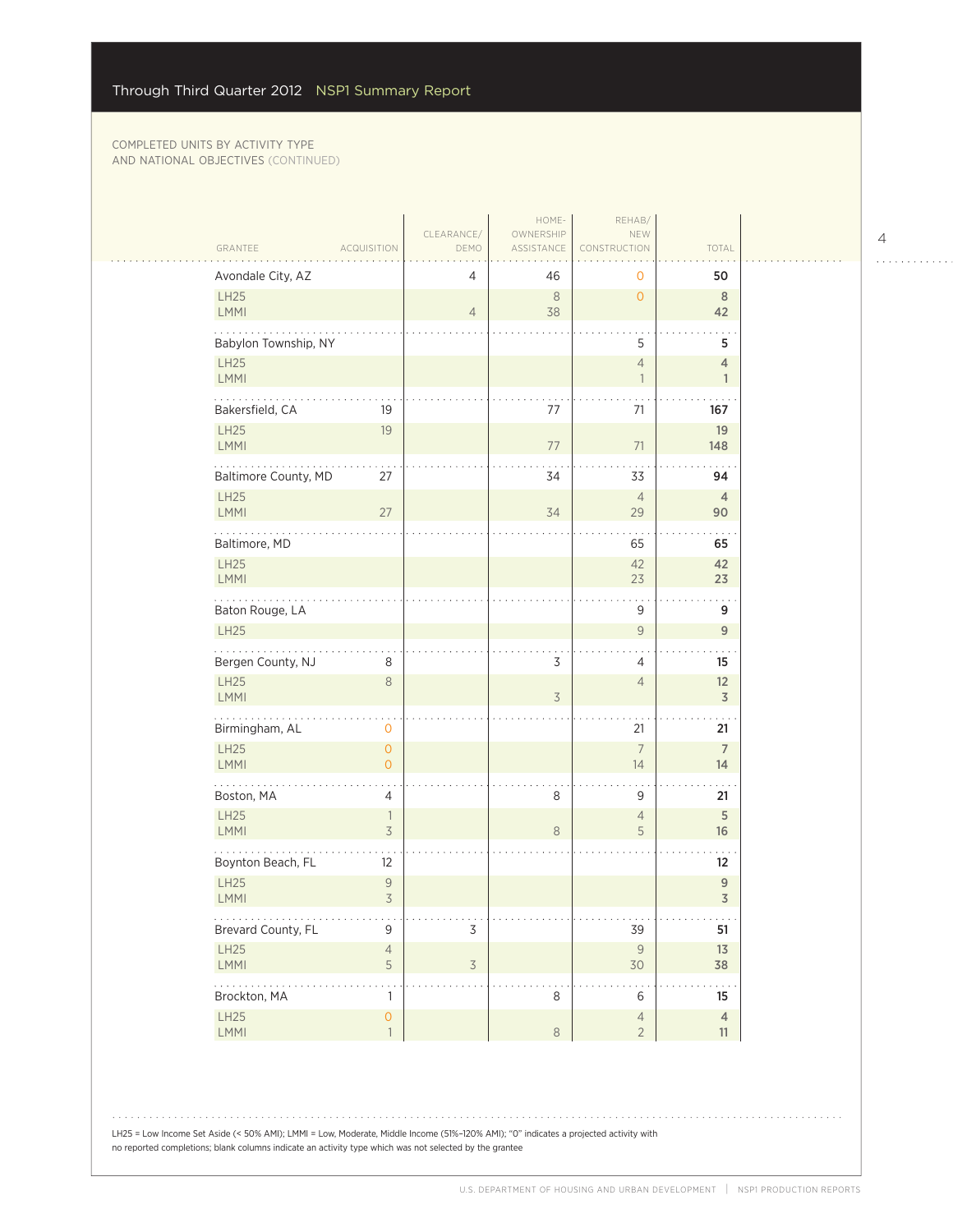$\mathcal{L}_{\mathcal{A}}$ 

|                                |                                  | CLEARANCE/  | HOME-<br>OWNERSHIP       | REHAB/<br>NEW                                   |                                   |  |
|--------------------------------|----------------------------------|-------------|--------------------------|-------------------------------------------------|-----------------------------------|--|
| GRANTEE                        | <b>ACQUISITION</b>               | DEMO        | ASSISTANCE               | CONSTRUCTION                                    | TOTAL                             |  |
| Broward County, FL             | 0                                | 5           | 22                       | 109                                             | 136                               |  |
| LH25<br>LMMI                   | $\overline{O}$<br>$\overline{0}$ | $\mathsf S$ | 22                       | 48<br>61                                        | 48<br>88                          |  |
| Butler County, OH              |                                  | 29          |                          | 6                                               | 35                                |  |
| LH25<br><b>LMMI</b>            |                                  | 29          |                          | $\overline{\mathcal{S}}$<br>$\overline{3}$      | 3<br>32                           |  |
| Canton Township, MI            | 7                                |             |                          |                                                 | $\overline{7}$                    |  |
| <b>LH25</b><br><b>LMMI</b>     | $\overline{\phantom{a}}$<br>6    |             |                          |                                                 | $\mathbf{1}$<br>$6\,$             |  |
| Canton, OH                     |                                  | $\sqrt{2}$  |                          | 14                                              | 16                                |  |
| LH25<br><b>LMMI</b>            |                                  | $\sqrt{2}$  |                          | $\overline{4}$<br>10                            | $\overline{4}$<br>12 <sup>2</sup> |  |
| Cape Coral, FL                 | $\mathbf 0$                      |             | 38                       | 35                                              | 73                                |  |
| LH25<br>LMMI                   | $\overline{O}$                   |             | 38                       | $\,8\,$<br>27                                   | $8\phantom{1}$<br>65              |  |
| لأنتاب المنابذ<br>Chandler, AZ | 22                               |             | $\overline{7}$           |                                                 | 29                                |  |
| LH25<br>LMMI                   | $\sqrt{6}$<br>16                 |             | $\overline{7}$           |                                                 | 6<br>23                           |  |
| Charlotte, NC                  | $\mathbf{O}$                     |             | 20                       | 15                                              | 35                                |  |
| LH25<br><b>LMMI</b>            | $\circ$<br>$\overline{O}$        |             | 20                       | 15                                              | 15<br>20                          |  |
| .<br>Chattanooga, TN           | 10                               | 52          | $\overline{4}$           | 9                                               | 75                                |  |
| LH25<br><b>LMMI</b>            | 10 <sup>°</sup>                  | 52          | $\overline{4}$           | $\mathsf{9}$                                    | 10 <sup>°</sup><br>65             |  |
| Chicago, IL                    |                                  | 76          |                          | 55                                              | 131                               |  |
| <b>LH25</b><br>LMMI            |                                  | 76          |                          | 22<br>33                                        | 22<br>109                         |  |
| Chula Vista, CA                | 19                               |             | 2                        |                                                 | 21                                |  |
| LH25<br>$\mathsf{LMMI}$        | $\,8\,$<br>11                    |             | $\overline{2}$           |                                                 | $\,8\,$<br>13                     |  |
| .<br>Cicero, IL                | $\mathbf{O}$                     |             | 12                       | 3                                               | 15                                |  |
| LH25<br>LMMI                   | $\mathsf{O}\xspace$              |             | $\sqrt{6}$<br>$\sqrt{6}$ | $\mathsf{O}\xspace$<br>$\overline{\mathcal{S}}$ | $\sqrt{6}$<br>$9\,$               |  |
| .<br>Cincinnati, OH            |                                  | 187         |                          | 50                                              | 237                               |  |
| LH25<br>LMMI                   |                                  | 187         |                          | $26\,$<br>24                                    | $26\,$<br>211                     |  |

5  $\begin{array}{cccccccccccccc} . & . & . & . & . & . & . & . & . & . & . & . & . \end{array}$ 

LH25 = Low Income Set Aside (< 50% AMI); LMMI = Low, Moderate, Middle Income (51%–120% AMI); "0" indicates a projected activity with no reported completions; blank columns indicate an activity type which was not selected by the grantee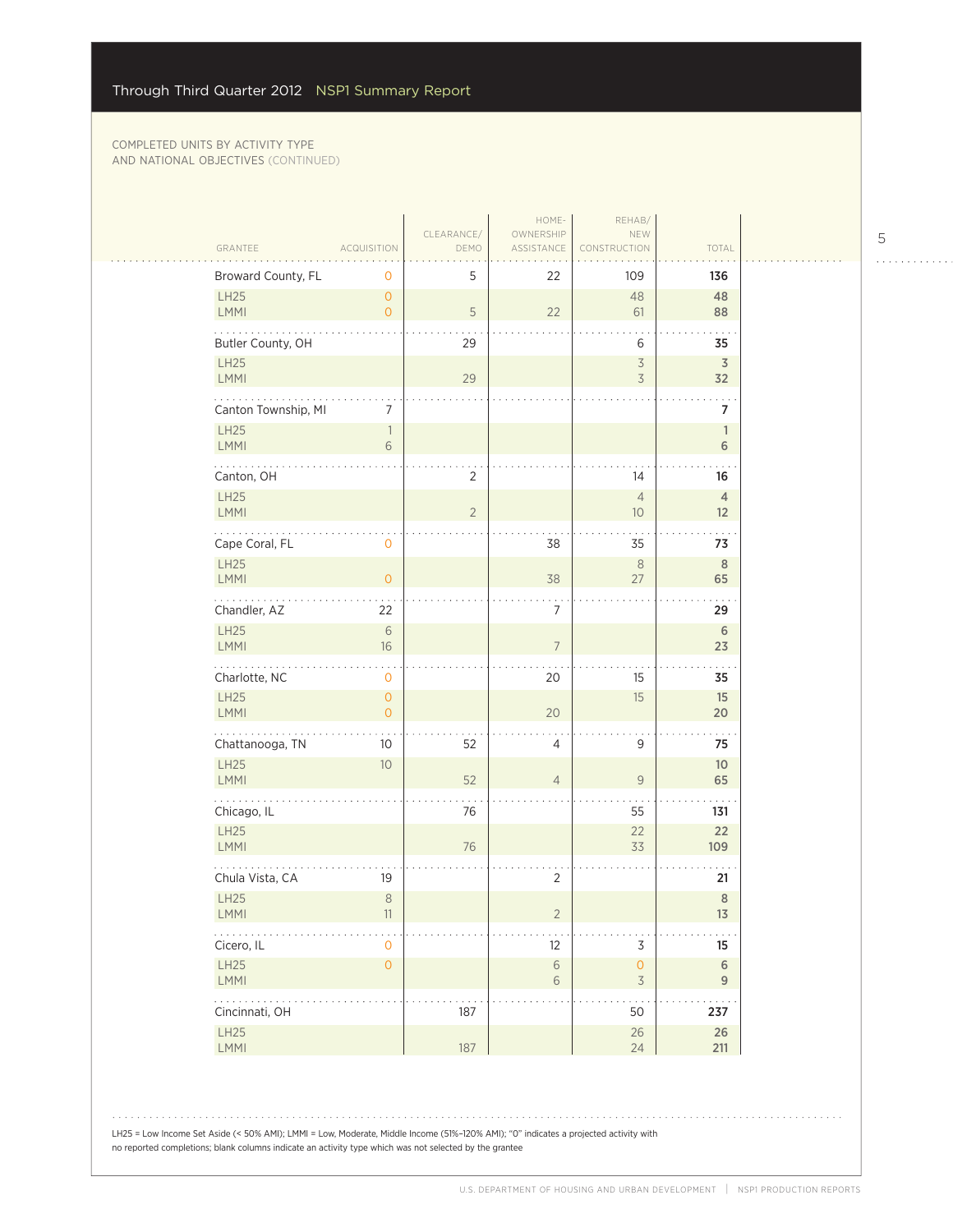$\sim 1$  .

 $\Box$ 

| Clark County, NV               |                                  |                | 13            | 197                              | 210               |  |
|--------------------------------|----------------------------------|----------------|---------------|----------------------------------|-------------------|--|
| LH25<br>LMMI                   |                                  |                | 13            | 72<br>125                        | 72<br>138         |  |
| Clayton County, GA             |                                  |                | 9             | 137                              | 146               |  |
| LH25<br>LMMI                   |                                  |                | 1<br>8        | 59<br>78                         | 60<br>86          |  |
| .                              |                                  |                |               |                                  |                   |  |
| Cleveland, OH<br>LH25          |                                  | 687            |               | 105<br>82                        | 792<br>82         |  |
| <b>LMMI</b>                    |                                  | 687            |               | 23                               | 710               |  |
| Clinton Township, MI           | 11                               | $\mathbf 0$    |               | $12 \overline{ }$                | 23                |  |
| <b>LH25</b><br><b>LMMI</b>     | 11                               | $\overline{0}$ |               | 12                               | 11<br>12          |  |
| Cobb County, GA                | 0                                |                |               | 48                               | 48                |  |
| <b>LH25</b>                    | $\mathbf{0}$                     |                |               | $\overline{3}$                   | $\overline{3}$    |  |
| LMMI                           |                                  |                |               | 45                               | 45                |  |
| Collier County, FL             | 9                                | $\mathbf{1}$   |               | 25                               | 35                |  |
| <b>LH25</b><br><b>LMMI</b>     | 9                                |                |               | $\sqrt{5}$<br>20                 | 14<br>21          |  |
| Columbus, OH                   |                                  | 99             |               | 107                              | 206               |  |
| LH25<br>LMMI                   |                                  | 99             |               | 89<br>18                         | 89<br>117         |  |
| Columbus-Muscogee, GA          | 0                                | 1              | 1             | 3                                | 5                 |  |
| LH25<br><b>LMMI</b>            | $\overline{O}$<br>$\overline{O}$ | $\mathbf{1}$   | 1<br>$\Omega$ | $\overline{3}$<br>$\overline{O}$ | 4<br>$\mathbf{1}$ |  |
|                                |                                  |                |               |                                  |                   |  |
| Commonwealth of<br>Puerto Rico |                                  |                |               | 13                               | 13                |  |
| LH25<br>LMMI                   |                                  |                |               | 5<br>$\,8\,$                     | 5<br>$\,8\,$      |  |
| Compton, CA                    | 5                                |                |               |                                  | 5                 |  |
| LH25                           | O.                               |                |               |                                  | $\mathbf 0$       |  |
| <b>LMMI</b><br>.               | 5                                |                |               |                                  | 5                 |  |
| Connecticut State Program      | 43                               | 1              | 12            | 7                                | 63                |  |
| LH25<br><b>LMMI</b>            | 26<br>17                         | $\mathbf{1}$   | 12            | 5<br>$\overline{2}$              | 31<br>32          |  |
| Contra Costa County, CA        |                                  |                | 17            | 23                               | 40                |  |
| LH25<br><b>LMMI</b>            |                                  |                | 17            | $\mathsf 9$<br>14                | $9\,$<br>31       |  |
|                                |                                  |                |               |                                  |                   |  |

6

. . . . . . . . . . . .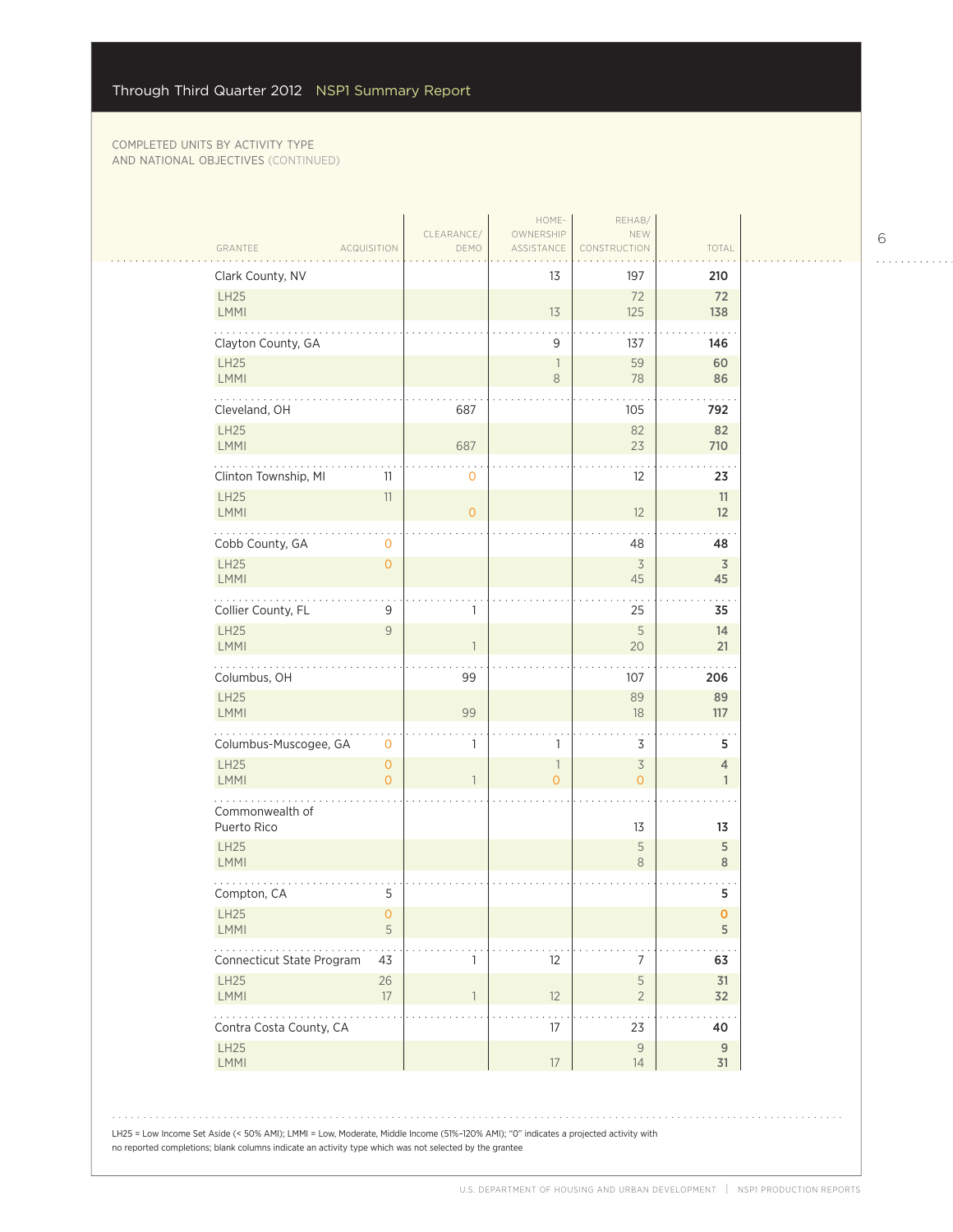|                        |                                       |                    | HOME-                            | REHAB/                                     |                                           |
|------------------------|---------------------------------------|--------------------|----------------------------------|--------------------------------------------|-------------------------------------------|
| GRANTEE                | <b>ACQUISITION</b>                    | CLEARANCE/<br>DEMO | OWNERSHIP<br>ASSISTANCE          | NEW<br>CONSTRUCTION                        | TOTAL                                     |
| Cook County, IL        |                                       | 38                 |                                  | 8                                          | 46                                        |
| LH25<br>LMMI           |                                       | 38                 |                                  | $\circ$<br>$\,8\,$                         | $\mathbf 0$<br>46                         |
| Coral Springs, FL      |                                       |                    | 38                               | 38                                         | $\sim$<br>76                              |
| LH25<br>LMMI           |                                       |                    | $10$<br>28                       | 10<br>28                                   | 20<br>56                                  |
| Corona, CA             | 9                                     |                    |                                  |                                            | 9                                         |
| LH25<br>LMMI           | $\overline{O}$<br>$\mathsf{9}$        |                    |                                  |                                            | $\mathbf{o}$<br>$\overline{9}$            |
| Cuyahoga County, OH    |                                       | 53                 | 7                                | 203                                        | 263                                       |
| LH25<br>LMMI           |                                       | 53                 | $\overline{7}$                   | 180<br>23                                  | 180<br>83                                 |
| Dakota County, MN      | $\mathbf 0$                           | 14                 | 41                               | 5                                          | 60                                        |
| LH25<br><b>LMMI</b>    | $\mathsf{O}\xspace$<br>$\overline{O}$ | 14                 | $\overline{4}$<br>37             | 5                                          | $\overline{9}$<br>51                      |
| Dallas County, TX      |                                       |                    | 12                               | 30                                         | 42                                        |
| LH25<br>LMMI           |                                       |                    | 12                               | 30                                         | 12<br>30                                  |
| Dallas, TX             | 42                                    |                    |                                  | 42                                         | 84                                        |
| LH25<br>LMMI           | $17\,$<br>25                          |                    |                                  | 42                                         | 17<br>67                                  |
| Dayton, OH             |                                       | 524                |                                  | 4                                          | 528                                       |
| LH25<br><b>LMMI</b>    |                                       | 524                |                                  | $\overline{4}$<br>$\overline{0}$           | $\overline{4}$<br>524                     |
| Dearborn, MI           |                                       | 53                 |                                  | 3                                          | 56                                        |
| <b>LH25</b><br>LMMI    |                                       | 53                 |                                  | $\overline{2}$<br>$\overline{\phantom{a}}$ | $\overline{2}$<br>54                      |
| Deerfield Beach, FL    | 0                                     |                    | 7                                | $\mathbf 0$                                | 7                                         |
| LH25<br>LMMI           | $\mathsf{O}\xspace$<br>$\circ$        |                    | $\overline{3}$<br>$\overline{4}$ | $\overline{O}$                             | $\overline{\mathsf{3}}$<br>$\overline{4}$ |
| .<br>Dekalb County, GA |                                       | 0                  | $10$                             | 150                                        | 160                                       |
| LH25<br>LMMI           |                                       | $\overline{O}$     | $\mathsf{O}\xspace$<br>$10$      | 94<br>56                                   | 94<br>66                                  |
| .<br>Deltona, FL       |                                       |                    |                                  | 46                                         | 46                                        |
| LH25<br>LMMI           |                                       |                    |                                  | 14<br>32                                   | $14\,$<br>32                              |

7

 $\begin{array}{cccccccccccccc} . & . & . & . & . & . & . & . & . & . & . & . & . \end{array}$ 

LH25 = Low Income Set Aside (< 50% AMI); LMMI = Low, Moderate, Middle Income (51%–120% AMI); "0" indicates a projected activity with no reported completions; blank columns indicate an activity type which was not selected by the grantee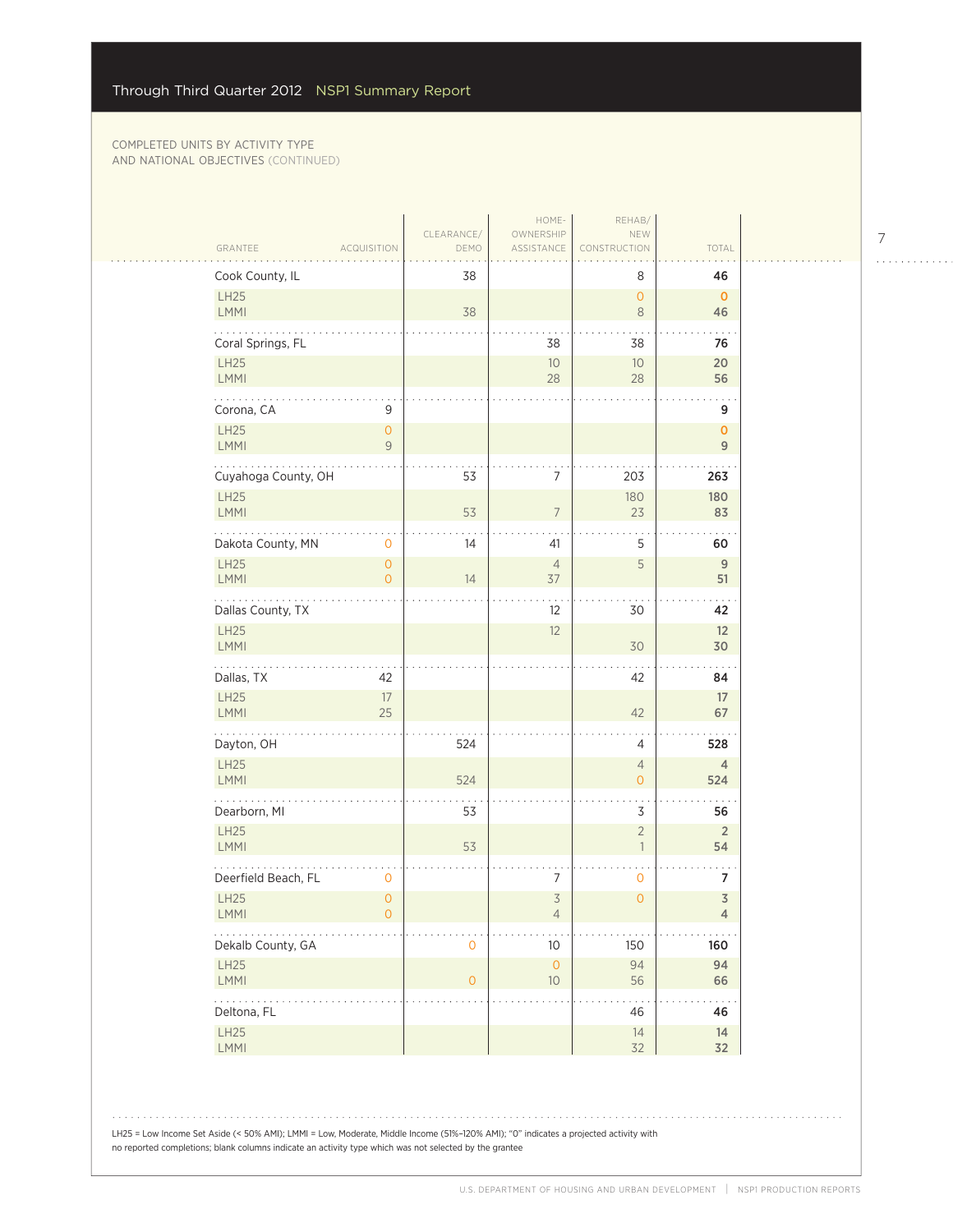| GRANTEE                 | <b>ACQUISITION</b>                    | CLEARANCE/<br>DEMO | HOME-<br>OWNERSHIP<br>ASSISTANCE | REHAB/<br>NEW<br>CONSTRUCTION              | TOTAL                                     |
|-------------------------|---------------------------------------|--------------------|----------------------------------|--------------------------------------------|-------------------------------------------|
| Denver, CO              |                                       |                    | 40                               | 13                                         | 53                                        |
| LH25<br><b>LMMI</b>     |                                       |                    | 30<br>10                         | 13                                         | 30<br>23                                  |
| Detroit, MI             | 0                                     | 3,080              | 0                                | 0                                          | 3,080                                     |
| LH25<br>LMMI            | $\overline{O}$                        | 3,080              | $\overline{O}$                   | $\mathbf 0$                                | $\mathbf 0$<br>3,080                      |
| .<br>DuPage County, IL  | 13                                    |                    | 0                                | 8                                          | 21                                        |
| LH25<br>LMMI            | $\sqrt{6}$<br>$\overline{7}$          |                    | $\overline{0}$                   | $\overline{O}$<br>$\,8\,$                  | $\,$ 6 $\,$<br>15                         |
| El Paso, TX             | 0                                     |                    |                                  | $\overline{2}$                             | 2                                         |
| LH25<br>LMMI            | $\mathsf{O}\xspace$                   |                    |                                  | $\overline{O}$<br>$\overline{2}$           | $\mathbf{O}$<br>$\overline{2}$            |
| Elgin, IL               | $\mathsf{O}\xspace$                   | 0                  |                                  | 5                                          | . .<br>5                                  |
| LH25<br>LMMI            | $\overline{0}$                        | $\overline{O}$     |                                  | $\overline{\mathcal{S}}$<br>$\overline{2}$ | $\overline{\mathsf{3}}$<br>$\overline{2}$ |
| .<br>Elk Grove, CA      |                                       |                    | 15                               | 13                                         | 28                                        |
| LH25<br><b>LMMI</b>     |                                       |                    | 15                               | $\sqrt{4}$<br>$\mathsf{9}$                 | $\overline{4}$<br>24                      |
| Elkhart, IN             | 0                                     | 55                 |                                  | 1                                          | 56                                        |
| LH25<br>LMMI            | $\overline{0}$<br>$\overline{0}$      | 55                 |                                  | $\overline{\phantom{a}}$<br>$\overline{0}$ | $\overline{1}$<br>55                      |
| .<br>Elyria, OH         |                                       | 38                 |                                  | 7                                          | 45                                        |
| LH25<br><b>LMMI</b>     |                                       | 38                 |                                  | 6<br>$\overline{1}$                        | 6<br>39                                   |
| Escambia County, FL     | 0                                     | 48                 | 8                                | 82                                         | 138                                       |
| <b>LH25</b><br>LMMI     | $\overline{0}$<br>$\overline{O}$      | 48                 | $\,8\,$                          | 46<br>36                                   | 46<br>92                                  |
| Euclid, OH              | $\mathbf 0$                           | 125                |                                  | 7                                          | 132                                       |
| LH25<br><b>LMMI</b>     | $\overline{0}$<br>0                   | 125                |                                  | $\overline{2}$<br>5                        | $\overline{2}$<br>130                     |
| Evansville, IN          | $\mathsf{O}\xspace$                   | 86                 |                                  | 6                                          | 92                                        |
| LH25<br>LMMI            | $\mathsf{O}\xspace$<br>$\overline{0}$ | 86                 |                                  | $\overline{2}$<br>$\overline{4}$           | $\overline{2}$<br>90                      |
| .<br>Fairfax County, VA | 28                                    |                    | 10                               |                                            | $\sim$ $\sim$<br>38                       |
| LH25<br>LMMI            | 28                                    |                    | 10 <sup>°</sup>                  |                                            | 28<br>10 <sup>°</sup>                     |

8  $\begin{array}{cccccccccccccc} . & . & . & . & . & . & . & . & . & . & . & . & . \end{array}$ 

. . . . . . . . . . . .

LH25 = Low Income Set Aside (< 50% AMI); LMMI = Low, Moderate, Middle Income (51%–120% AMI); "0" indicates a projected activity with no reported completions; blank columns indicate an activity type which was not selected by the grantee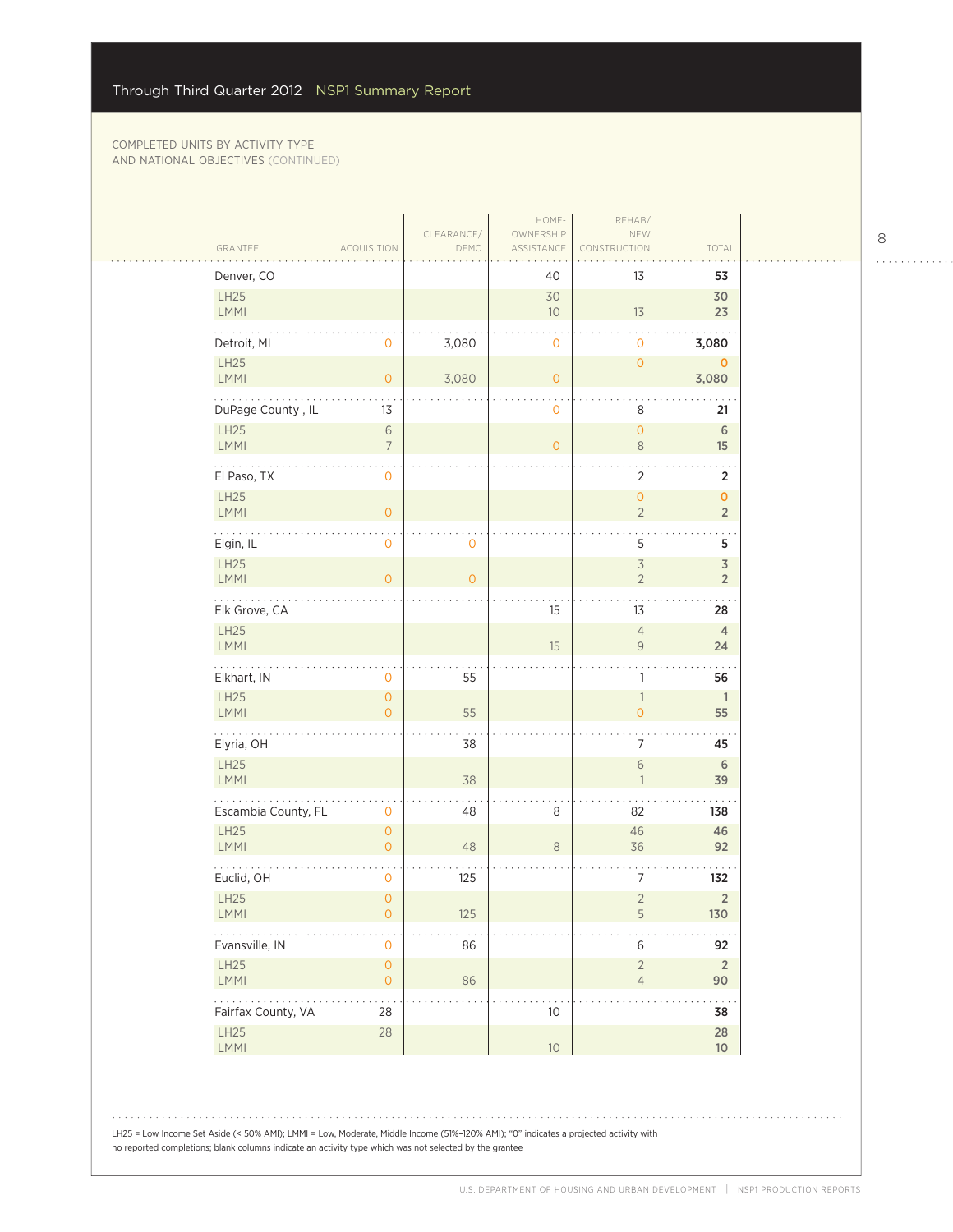|                                |                                            |                    | HOME-                            | REHAB/                         |                       |
|--------------------------------|--------------------------------------------|--------------------|----------------------------------|--------------------------------|-----------------------|
| GRANTEE                        | <b>ACQUISITION</b>                         | CLEARANCE/<br>DEMO | OWNERSHIP<br>ASSISTANCE          | NEW<br>CONSTRUCTION            | TOTAL                 |
| Flint, MI                      | $\mathbf 0$                                | 125                | 0                                |                                | 125                   |
| LH25<br>LMMI                   | $\circ$<br>$\circ$                         | 125                | $\overline{O}$                   |                                | $\overline{0}$<br>125 |
| Fontana, CA                    |                                            |                    |                                  | 25                             | 25                    |
| LH25<br>LMMI                   |                                            |                    |                                  | $\overline{7}$<br>18           | $\overline{7}$<br>18  |
| Fort Bend County, TX           | $\mathbf 0$                                |                    | 4                                | 18                             | 22                    |
| <b>LH25</b><br>LMMI            | $\mathsf{O}\xspace$                        |                    | $\overline{2}$<br>$\overline{2}$ | 14<br>$\overline{4}$           | $16\,$<br>6           |
| Fort Lauderdale, FL            | 26                                         |                    |                                  |                                | 26                    |
| <b>LH25</b><br>LMMI            | $\,8\,$<br>$18\,$                          |                    |                                  |                                | $\,$ 8<br>18          |
| Fort Wayne, IN                 | $\mathbf 0$                                |                    | 1                                | 27                             | 28                    |
| LH25<br><b>LMMI</b>            | $\overline{0}$                             |                    |                                  | $\overline{\mathcal{S}}$<br>24 | $\overline{3}$<br>25  |
| Fort Worth, TX                 | $\mathbf 0$                                |                    | 166                              |                                | 166                   |
| LH25<br>LMMI                   | $\circ$                                    |                    | 13<br>153                        |                                | 13<br>153             |
| Franklin County, OH            | 8                                          | 0                  |                                  | 16                             | 24                    |
| <b>LH25</b><br>LMMI            | $\overline{2}$<br>$\sqrt{6}$               | $\overline{O}$     |                                  | $\,8\,$<br>$\,8\,$             | 10 <sup>°</sup><br>14 |
| .<br>Fresno County, CA         | 68                                         |                    | 68                               |                                | 136                   |
| LH25<br>LMMI                   | 26<br>42                                   |                    | 26<br>42                         |                                | 52<br>84              |
| Fresno, CA                     | 260                                        |                    | 77                               | $\mathbf{O}$                   | 337                   |
| <b>LH25</b><br>LMMI            | 236<br>24                                  |                    | $77\,$                           | $\mathsf{O}\xspace$            | 236<br>101            |
| Ft. Myers, FL                  | 15                                         |                    |                                  | 19                             | 34                    |
| <b>LH25</b><br>LMMI            | 14                                         |                    |                                  | $\overline{4}$<br>15           | 18<br>16              |
| e e e e e<br>Fulton County, GA | $\mathsf{O}\xspace$                        |                    |                                  | 89                             | 89                    |
| LH25<br>LMMI                   | $\mathsf{O}\xspace$<br>$\mathsf{O}\xspace$ |                    |                                  | $26\,$<br>63                   | 26<br>63              |
| .<br>Garland, TX               | $\mathsf 9$                                | $10$               | 4                                |                                | $\ddotsc$<br>23       |
| LH25<br>LMMI                   | $\sqrt{4}$<br>5                            | $10$               | $\overline{4}$                   |                                | $\overline{4}$<br>19  |

LH25 = Low Income Set Aside (< 50% AMI); LMMI = Low, Moderate, Middle Income (51%–120% AMI); "0" indicates a projected activity with no reported completions; blank columns indicate an activity type which was not selected by the grantee

9

 $\begin{array}{cccccccccccccc} . & . & . & . & . & . & . & . & . & . & . & . & . \end{array}$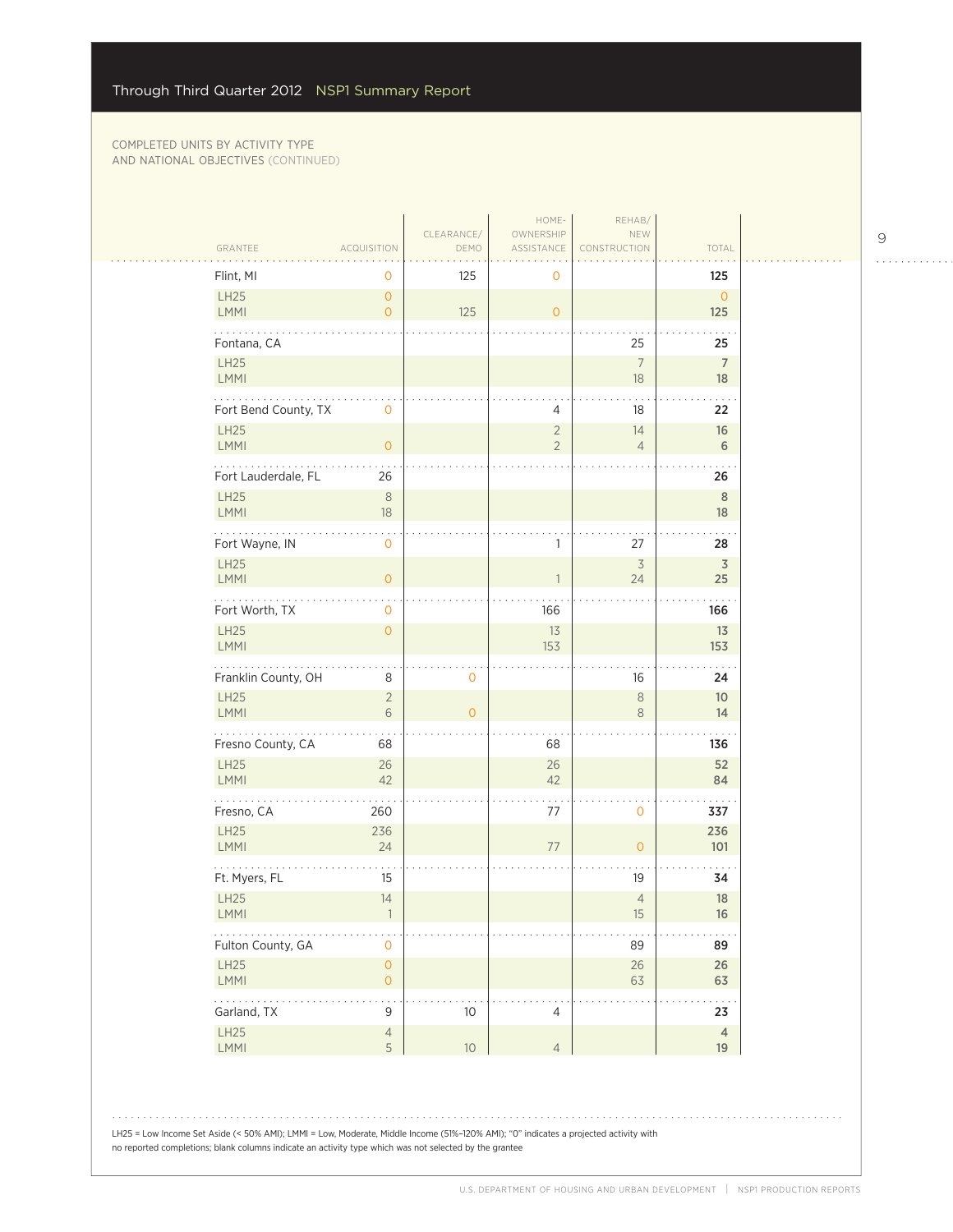|                           |                                          |                    | HOME-                   | REHAB/              |                   |
|---------------------------|------------------------------------------|--------------------|-------------------------|---------------------|-------------------|
| GRANTEE                   | <b>ACQUISITION</b>                       | CLEARANCE/<br>DEMO | OWNERSHIP<br>ASSISTANCE | NEW<br>CONSTRUCTION | TOTAL             |
| Gary, IN                  | 8                                        | 178                |                         |                     | 186               |
| LH25<br>LMMI              | $\sqrt{6}$<br>$\overline{2}$             | 178                |                         |                     | $\sqrt{6}$<br>180 |
| Genesee County, MI        | 37                                       | 150                | 8                       | 0                   | 195               |
| LH25<br><b>LMMI</b>       | 19<br>18                                 | 150                | 8                       | $\overline{O}$      | 19<br>176         |
| .<br>Glendale, AZ         | 74                                       |                    |                         |                     | 74                |
| LH25<br>LMMI              | $\mathsf{O}\xspace$<br>74                |                    |                         |                     | $\circ$<br>74     |
| Grand Prairie, TX         | 18                                       |                    | 61                      |                     | 79                |
| LH25<br><b>LMMI</b>       | $\overline{4}$<br>14                     |                    | $10\,$<br>51            |                     | 14<br>65          |
| Grand Rapids, MI          |                                          | 0                  | 10 <sup>°</sup>         | 36                  | 46                |
| LH25<br>LMMI              |                                          | $\overline{O}$     | $10$                    | 11<br>25            | 11<br>35          |
| Greenville County, SC     | 4                                        | 45                 |                         | 21                  | 70                |
| LH25<br><b>LMMI</b>       | $\overline{\mathcal{S}}$                 | 45                 |                         | 21                  | 24<br>46          |
| Gwinnett County, GA       | 112                                      |                    | 34                      | 143                 | 289               |
| LH25<br><b>LMMI</b>       | 58<br>54                                 |                    | $\sqrt{2}$<br>32        | 61<br>82            | 121<br>168        |
| Hamilton City, OH         | $\mathbf{1}$                             | 8                  | $\mathbf 0$             | 9                   | 18                |
| LH25<br>LMMI              | $\mathbb{1}$<br>$\mathsf{O}\xspace$      | 8                  | $\overline{0}$          | 5<br>$\overline{4}$ | 6<br>12           |
| Hamilton County, IN       | 23                                       |                    |                         |                     | 23                |
| LH25<br><b>LMMI</b>       | $\mathsf S$<br>18                        |                    |                         |                     | 5<br>18           |
| Hamilton County, OH       | $\overline{2}$                           | 98                 |                         | 33                  | 133               |
| LH25<br>$\mathsf{LMMI}$   | $\overline{\phantom{a}}$<br>$\mathbf{I}$ | 98                 |                         | 16<br>$17\,$        | $17\,$<br>116     |
| Hammond, IN               |                                          |                    |                         | 25                  | 25                |
| LH25<br>LMMI              |                                          |                    |                         | 12<br>$13\,$        | 12<br>13          |
|                           | 80                                       |                    |                         | 131                 | 211<br>131        |
| Harris County, TX<br>LH25 | $\mathsf O$                              |                    |                         | $131\,$             |                   |

LH25 = Low Income Set Aside (< 50% AMI); LMMI = Low, Moderate, Middle Income (51%–120% AMI); "0" indicates a projected activity with no reported completions; blank columns indicate an activity type which was not selected by the grantee

10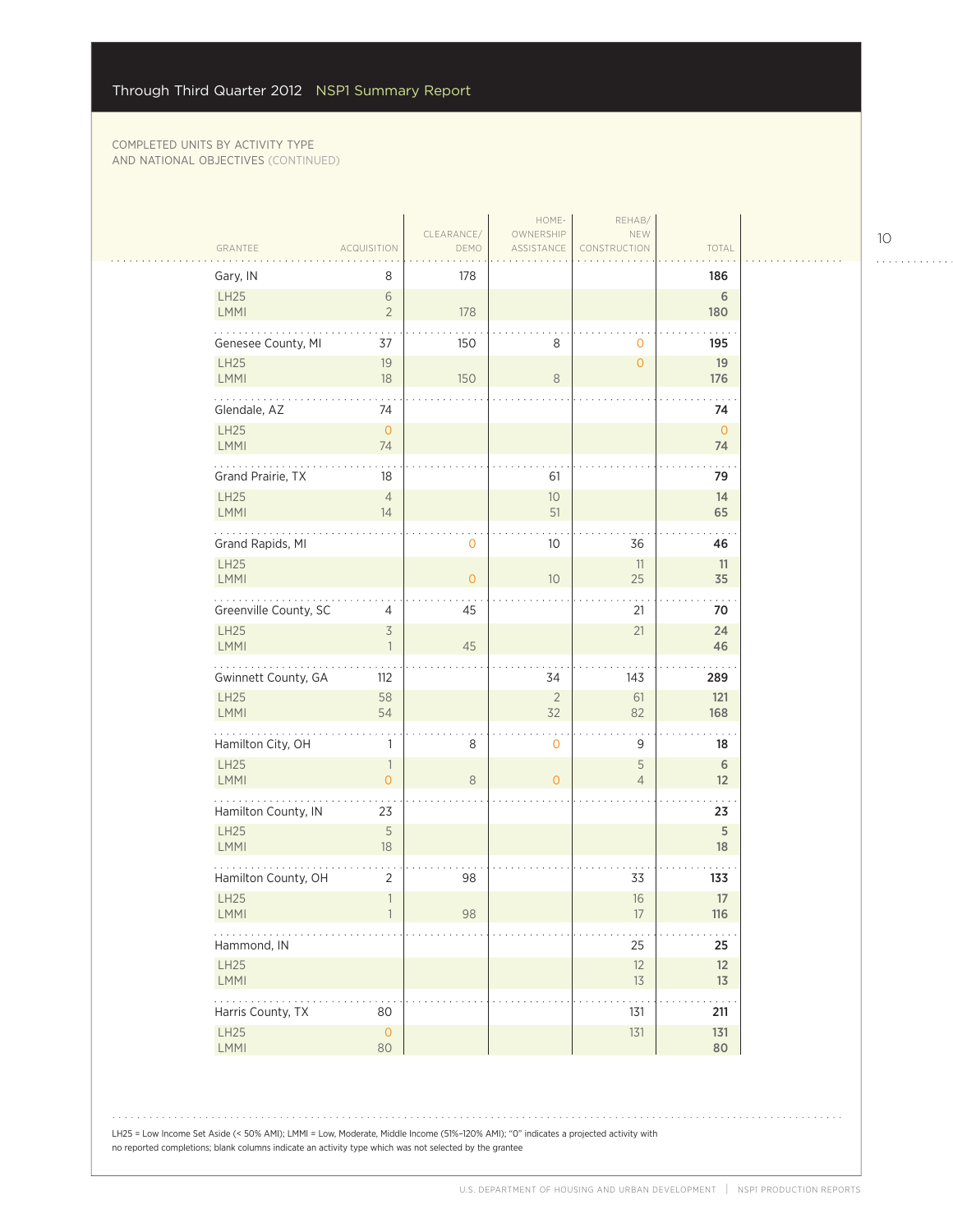$\sim$  .

|                              |                                                                           |                     | HOME-                   | REHAB/                                     |                                 |  |
|------------------------------|---------------------------------------------------------------------------|---------------------|-------------------------|--------------------------------------------|---------------------------------|--|
| GRANTEE                      | <b>ACQUISITION</b>                                                        | CLEARANCE/<br>DEMO  | OWNERSHIP<br>ASSISTANCE | NEW<br>CONSTRUCTION                        | TOTAL                           |  |
| Hawaii State Program         | 16                                                                        |                     |                         | 51                                         | 67                              |  |
| LH25<br>LMMI                 | 16                                                                        |                     |                         | 20<br>31                                   | 20<br>47                        |  |
| Hemet, CA                    | 44                                                                        | 0                   |                         |                                            | 44                              |  |
| LH25<br><b>LMMI</b>          | $\sqrt{5}$<br>39                                                          | $\overline{O}$      |                         |                                            | 5<br>39                         |  |
| Henderson, NV                | 18                                                                        |                     | 14                      | 4                                          | 36                              |  |
| LH25<br><b>LMMI</b>          | $\mathcal{G}% _{M_{1},M_{2}}^{\alpha,\beta}(\varepsilon)$<br>$\mathcal G$ |                     | 14                      | $\overline{3}$<br>$\overline{\phantom{a}}$ | 12<br>24                        |  |
| Hennepin County, MN          |                                                                           |                     | 32                      | 19                                         | 51                              |  |
| LH25<br>LMMI                 |                                                                           |                     | $\mathcal{G}$<br>23     | 6<br>13                                    | 15<br>36                        |  |
| Hesperia, CA                 | 0                                                                         |                     |                         |                                            | 0                               |  |
| <b>LH25</b><br><b>LMMI</b>   | $\overline{O}$<br>$\Omega$                                                |                     |                         |                                            | $\mathbf 0$<br>$\mathbf 0$      |  |
| Hialeah, FL                  |                                                                           |                     |                         | 0                                          | 0                               |  |
| LH25<br><b>LMMI</b>          |                                                                           |                     |                         | $\overline{O}$<br>$\overline{0}$           | $\pmb{0}$<br>$\mathbf{0}$       |  |
| Hidalgo County, TX           | 5                                                                         |                     |                         |                                            | 5                               |  |
| <b>LH25</b><br>LMMI          | 1<br>$\overline{4}$                                                       |                     |                         |                                            | $\mathbf{1}$<br>4               |  |
| .<br>Hillsborough County, FL | 43                                                                        | 0                   |                         | 0                                          | 43                              |  |
| LH25<br>LMMI                 | $\overline{O}$<br>43                                                      | $\overline{O}$      |                         | $\overline{O}$                             | $\mathbf 0$<br>43               |  |
| Hollywood, FL                | 25                                                                        | 11                  |                         | 11                                         | 47                              |  |
| LH25<br><b>LMMI</b>          | 25<br>$\overline{O}$                                                      | 11                  |                         | $\overline{0}$<br>11                       | 25<br>22                        |  |
| Homestead City, FL           | 12                                                                        | $\mathbf 0$         | $\sqrt{2}$              | 12                                         | 26                              |  |
| LH25<br><b>LMMI</b>          | $\sqrt{4}$<br>8                                                           | 0                   | 2                       | $\overline{4}$<br>8                        | $\,8\,$<br>18                   |  |
| Houston, TX                  | 13                                                                        | $\mathsf{O}\xspace$ |                         | 0                                          | 13                              |  |
| LH25<br>LMMI                 | $10$<br>$\overline{\mathcal{S}}$                                          | $\mathsf{O}\xspace$ |                         | $\mathsf{O}\xspace$                        | $10$<br>$\overline{\mathsf{3}}$ |  |
| Indianapolis, IN             |                                                                           | 239                 |                         | 134                                        | 373                             |  |
| LH25<br>LMMI                 |                                                                           | 239                 |                         | $7\sqrt{3}$<br>61                          | $7\overline{3}$<br>300          |  |
|                              |                                                                           |                     |                         |                                            |                                 |  |

LH25 = Low Income Set Aside (< 50% AMI); LMMI = Low, Moderate, Middle Income (51%–120% AMI); "0" indicates a projected activity with no reported completions; blank columns indicate an activity type which was not selected by the grantee

11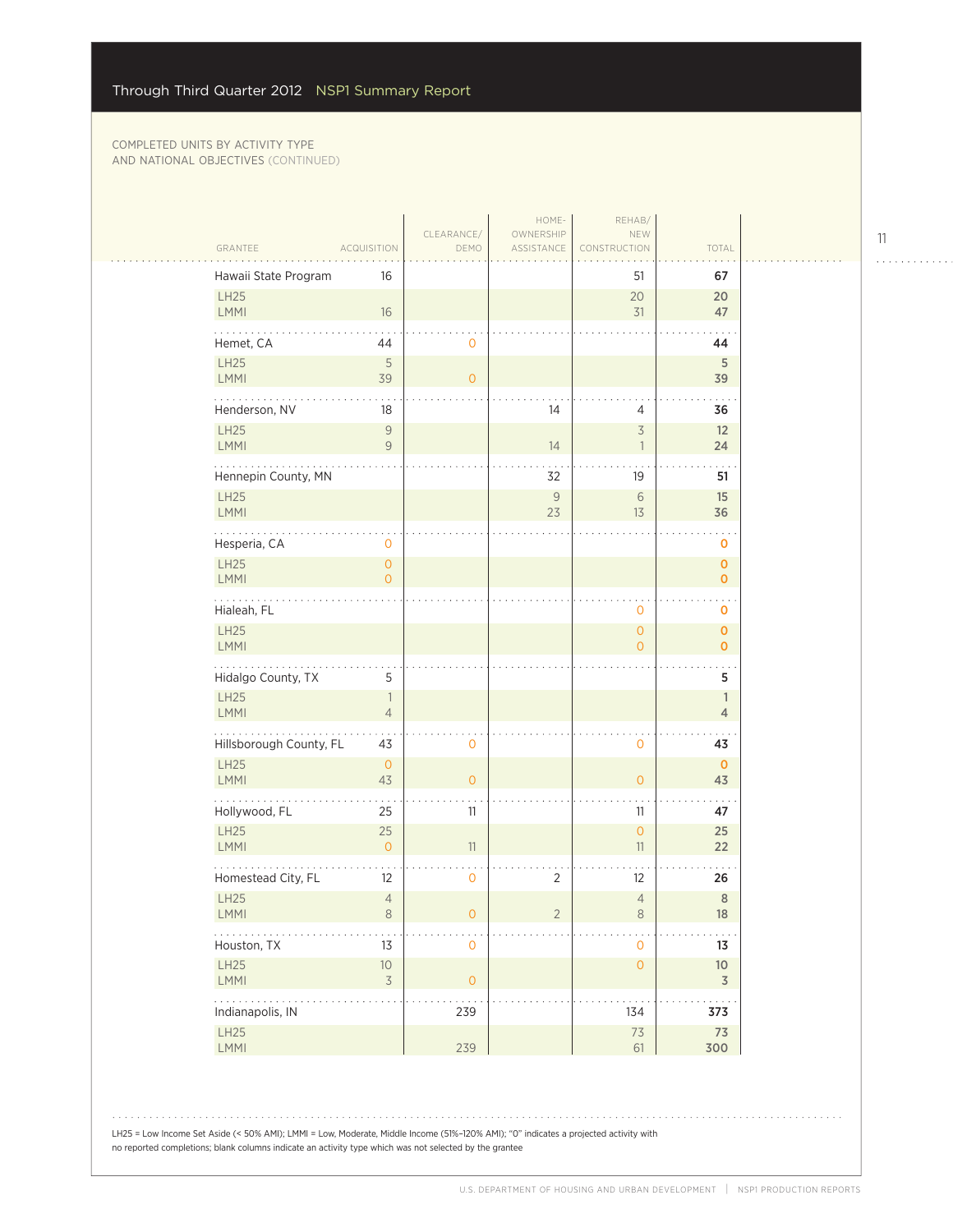$\sim$  .

| Islip Town, NY<br>9<br>LH25<br>$\overline{3}$                                                   |                                  |
|-------------------------------------------------------------------------------------------------|----------------------------------|
|                                                                                                 | 9                                |
| LMMI<br>6                                                                                       | 3<br>6                           |
| Jackson, MS<br>0<br>10                                                                          | 10                               |
| LH25<br>$\overline{0}$<br>$\overline{7}$<br>LMMI<br>$\overline{O}$<br>$\overline{3}$            | $\overline{7}$<br>$\overline{3}$ |
| Jacksonville-Duval, FL<br>$\overline{O}$<br>0<br>58                                             | 58                               |
| <b>LH25</b><br>$\overline{0}$<br><b>LMMI</b><br>$\overline{0}$<br>$\overline{O}$<br>58          | $\mathbf 0$<br>58                |
| Jefferson County, AL<br>$\mathsf{O}\xspace$<br>15                                               | 15                               |
| <b>LH25</b><br>$\mathsf{O}\xspace$<br>6<br>LMMI<br>$\overline{O}$<br>9                          | $6\,$<br>9                       |
| Jersey City, NJ<br>6<br>8<br>47                                                                 | 61                               |
| <b>LH25</b><br>28<br>LMMI<br>6<br>$\,8\,$<br>19                                                 | 28<br>33                         |
| .<br>Joliet, IL<br>11<br>3<br>17                                                                | 31                               |
| $\mathsf S$<br>LH25<br>$\overline{3}$<br><b>LMMI</b><br>11<br>12                                | 5<br>26                          |
| Kane County, IL<br>7<br>1                                                                       | 8                                |
| <b>LH25</b><br>$\mathsf 3$<br>$\overline{O}$<br><b>LMMI</b><br>$\overline{4}$<br>$\overline{1}$ | $\overline{3}$<br>5              |
| .<br>Kansas City, MO<br>23                                                                      | 23                               |
| LH25<br>$\overline{4}$<br><b>LMMI</b><br>19                                                     | $\overline{4}$<br>19             |
| Kent County, MI<br>19<br>32                                                                     | 51                               |
| LH25<br>$\overline{7}$<br>9<br><b>LMMI</b><br>12<br>23                                          | 16<br>35                         |
| Kern County, CA<br>28<br>$\mathbf 0$                                                            | 28                               |
| <b>LH25</b><br>26<br>$\overline{0}$<br>LMMI<br>$\sqrt{2}$<br>$\mathsf{O}\xspace$                | 26<br>$\overline{2}$             |
| .<br>Kissimmee, FL<br>10 <sup>°</sup><br>$\mathsf{O}\xspace$                                    | $10\,$                           |
| LH25<br>$\mathsf{O}\xspace$<br>LMMI<br>$10$<br>$\mathsf{O}\xspace$                              | $\mathbf 0$<br>$10\,$            |
| a a shekara<br>$\ddot{\phantom{0}}$<br>Knoxville, TN<br>$\overline{7}$<br>$\,$ 6 $\,$<br>99     | $\sim$ $\sim$ $\sim$<br>112      |
| LH25<br>$\overline{2}$<br>42<br>LMMI<br>5<br>$\sqrt{6}$<br>57                                   | 44<br>68                         |

LH25 = Low Income Set Aside (< 50% AMI); LMMI = Low, Moderate, Middle Income (51%–120% AMI); "0" indicates a projected activity with no reported completions; blank columns indicate an activity type which was not selected by the grantee

12

. . . . . . . . . . . .

. . . . . . . . . . . .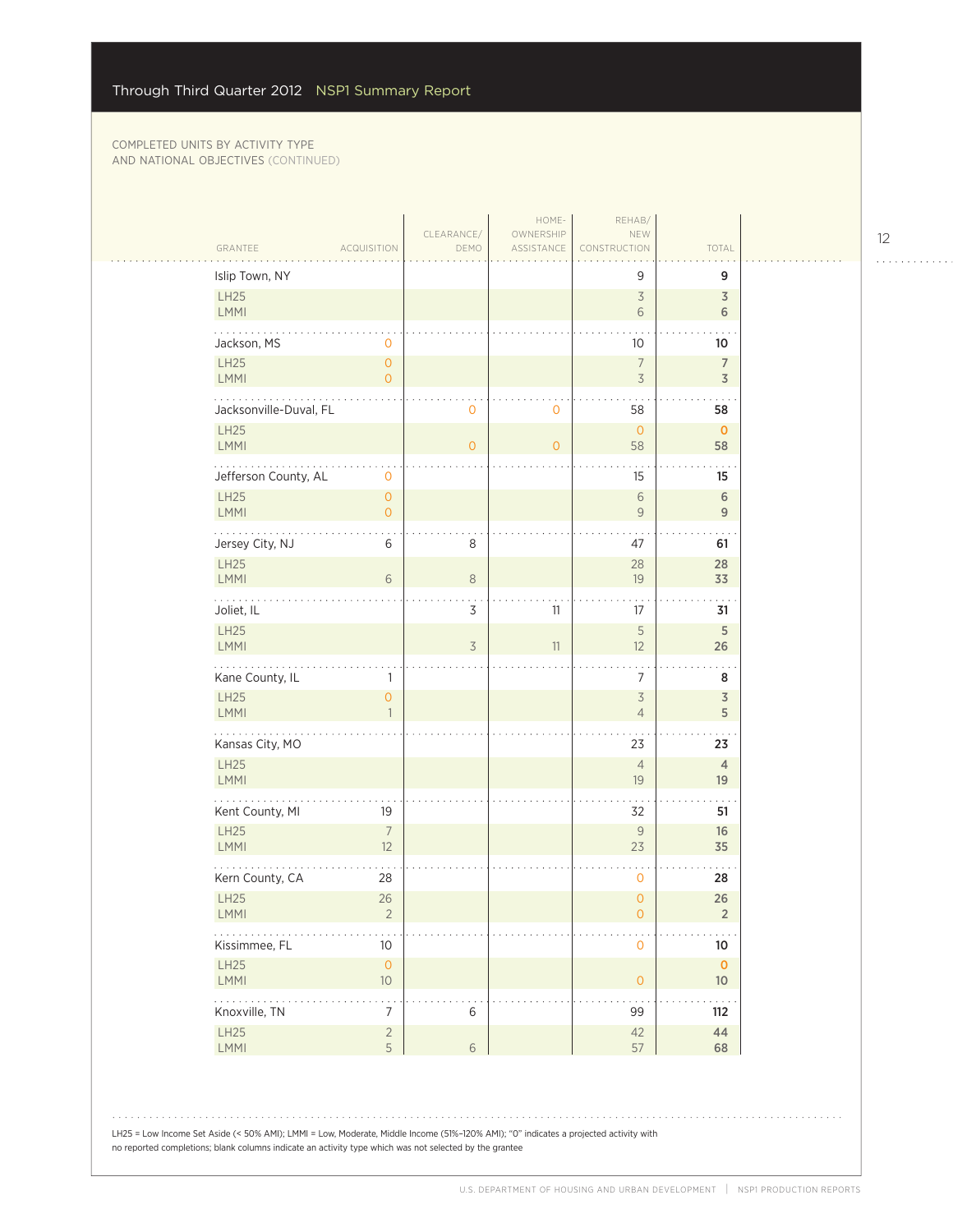$\sim$  .

|                               |                                  |                                            | HOME-                    | REHAB/                           |                                |  |
|-------------------------------|----------------------------------|--------------------------------------------|--------------------------|----------------------------------|--------------------------------|--|
| GRANTEE                       | <b>ACQUISITION</b>               | CLEARANCE/<br>DEMO                         | OWNERSHIP<br>ASSISTANCE  | NEW<br><b>NSTRUCTION</b>         | TOTAL                          |  |
| Kokomo, IN                    | 0                                | 0                                          | 0                        | 13                               | 13                             |  |
| LH25<br><b>LMMI</b>           | $\overline{O}$<br>$\overline{O}$ | $\mathsf{O}\xspace$                        | $\overline{0}$           | $\overline{9}$<br>$\overline{4}$ | $9$<br>$\overline{4}$          |  |
| Lake County, FL               | 0                                | 0                                          |                          | 28                               | 28                             |  |
| LH25<br><b>LMMI</b>           | $\overline{O}$<br>$\overline{O}$ | $\overline{O}$                             |                          | 13<br>15                         | 13<br>15                       |  |
| Lake County, IL               |                                  |                                            |                          | 39                               | 39                             |  |
| LH25<br><b>LMMI</b>           |                                  |                                            |                          | 13<br>26                         | 13<br>26                       |  |
| Lake County, IN               | 21                               | 22                                         |                          | 24                               | 67                             |  |
| LH25<br>LMMI                  | 21                               | 22                                         |                          | 24                               | 24<br>43                       |  |
| Lake County, OH               | $\mathbf 0$                      |                                            |                          | 15                               | 15                             |  |
| LH25<br>LMMI                  | $\mathsf{O}\xspace$              |                                            |                          | 15                               | $\mathbf 0$<br>15              |  |
| .<br>Lakeland, FL             | 0                                | 5                                          |                          | 12                               | 17                             |  |
| LH25<br>LMMI                  | $\mathbf{O}$<br>$\overline{O}$   | $\overline{\mathcal{S}}$<br>$\overline{2}$ |                          | 5<br>$\overline{7}$              | $\mathbf{8}$<br>$\overline{9}$ |  |
| Lancaster, CA                 | 19                               |                                            |                          | $\mathbf 0$                      | 19                             |  |
| LH25<br>LMMI                  | $\mathcal G$<br>10 <sup>°</sup>  |                                            |                          | $\overline{0}$<br>$\overline{0}$ | $9$<br>10 <sup>°</sup>         |  |
| .<br>Lansing, MI              |                                  | 84                                         |                          | 18                               | 102                            |  |
| LH25<br><b>LMMI</b>           |                                  | 84                                         |                          | $\,8\,$<br>10                    | 8<br>94                        |  |
| Las Vegas, NV                 | 29                               | 0                                          | 102                      |                                  | 131                            |  |
| <b>LH25</b><br><b>LMMI</b>    | 29<br>$\overline{O}$             | $\overline{O}$                             | 102                      |                                  | 29<br>102                      |  |
| Lauderhill, FL                | 3                                |                                            | 24                       |                                  | 27                             |  |
| LH25<br>LMMI                  | $\mathbb{1}$<br>$\overline{2}$   |                                            | $\overline{4}$<br>$20\,$ |                                  | 5<br>22                        |  |
| .<br>Lee County, FL           | 69                               |                                            |                          | 131                              | 200                            |  |
| LH25<br>LMMI                  | 69<br>$\overline{O}$             |                                            |                          | $\overline{1}$<br>130            | 70<br>130                      |  |
| 1.1.1.1.1<br>Lincoln Park, MI |                                  | 22                                         |                          | $17\,$                           | 39                             |  |
| LH25<br>LMMI                  |                                  | 22                                         |                          | $13$<br>$\overline{4}$           | 13<br>26                       |  |
|                               |                                  |                                            |                          |                                  |                                |  |

LH25 = Low Income Set Aside (< 50% AMI); LMMI = Low, Moderate, Middle Income (51%–120% AMI); "0" indicates a projected activity with no reported completions; blank columns indicate an activity type which was not selected by the grantee

13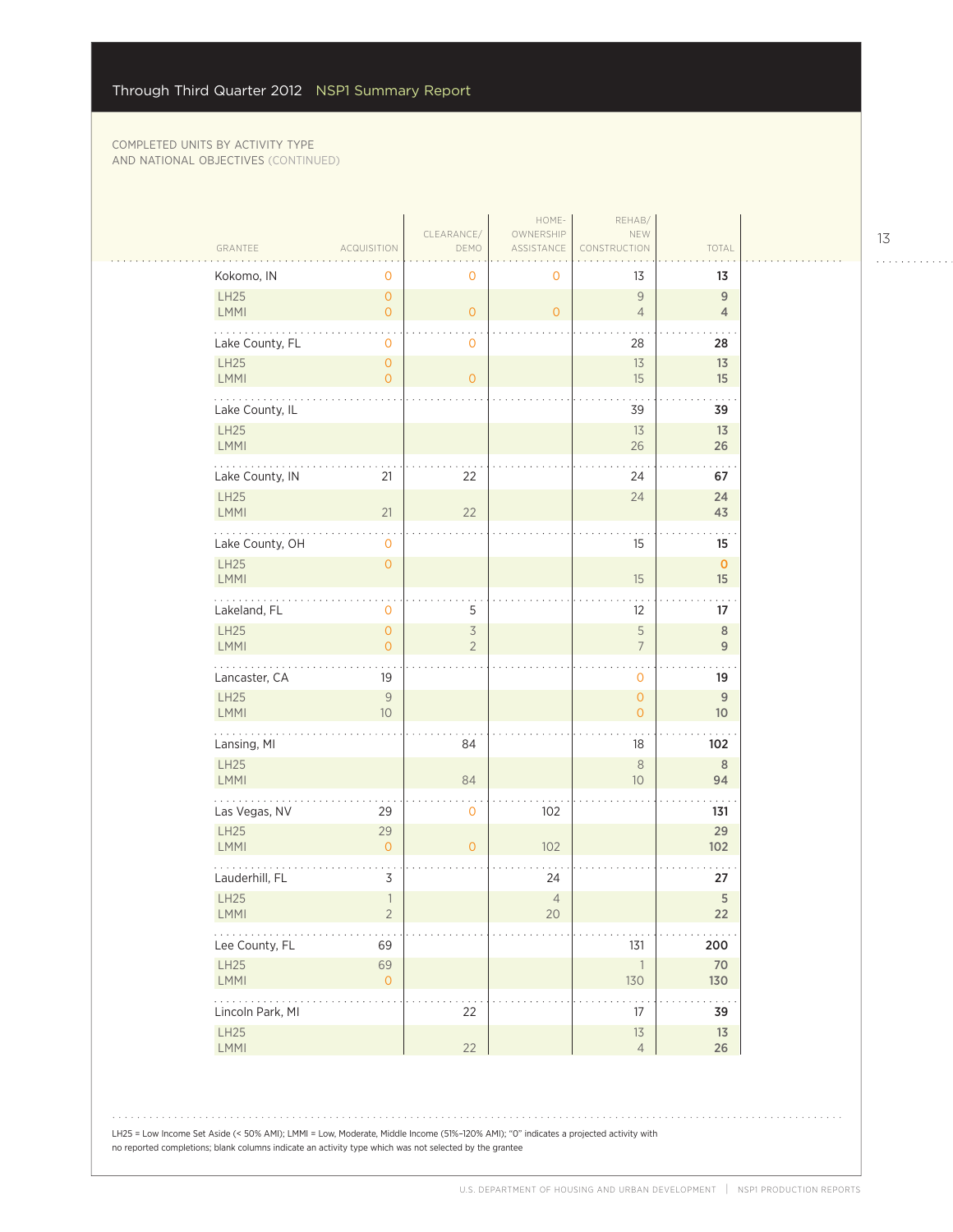|                                                                                                                                                                                                                                                                                                                                                          | CLEARANCE/     | HOME-<br>OWNERSHIP                         | REHAB/<br>NEW        |                      |
|----------------------------------------------------------------------------------------------------------------------------------------------------------------------------------------------------------------------------------------------------------------------------------------------------------------------------------------------------------|----------------|--------------------------------------------|----------------------|----------------------|
| GRANTEE<br><b>ACQUISITION</b>                                                                                                                                                                                                                                                                                                                            | DEMO           | ASSISTANCE                                 | CONSTRUCTION         | TOTAL                |
| Long Beach, CA<br>10<br>LH25<br>$\overline{0}$                                                                                                                                                                                                                                                                                                           |                |                                            |                      | 10<br>$\mathbf{O}$   |
| LMMI<br>10                                                                                                                                                                                                                                                                                                                                               |                |                                            |                      | 10 <sup>°</sup>      |
| Lorain, OH<br>6                                                                                                                                                                                                                                                                                                                                          | 124            |                                            |                      | 130                  |
| LH25<br>$\overline{4}$                                                                                                                                                                                                                                                                                                                                   |                |                                            |                      | $\overline{4}$       |
| <b>LMMI</b><br>$\overline{2}$<br>.                                                                                                                                                                                                                                                                                                                       | 124            |                                            |                      | 126                  |
| Los Angeles County, CA<br>21<br>LH25<br>21                                                                                                                                                                                                                                                                                                               |                | 100                                        |                      | 121<br>21            |
| LMMI                                                                                                                                                                                                                                                                                                                                                     |                | 100                                        |                      | 100                  |
| Los Angeles, CA                                                                                                                                                                                                                                                                                                                                          |                | 20                                         | 40                   | 60                   |
| LH25<br><b>LMMI</b>                                                                                                                                                                                                                                                                                                                                      |                | $\overline{\mathcal{S}}$<br>17             | 8<br>32              | 11<br>49             |
| Louisville Jefferson County                                                                                                                                                                                                                                                                                                                              |                |                                            |                      |                      |
| Metro Government, KY                                                                                                                                                                                                                                                                                                                                     |                |                                            | 16                   | 16                   |
| <b>LH25</b><br><b>LMMI</b>                                                                                                                                                                                                                                                                                                                               |                |                                            | $\overline{3}$<br>13 | $\overline{3}$<br>13 |
| Macomb County, MI<br>0                                                                                                                                                                                                                                                                                                                                   | 21             | 77                                         | 0                    | 98                   |
| <b>LH25</b><br>$\circ$                                                                                                                                                                                                                                                                                                                                   |                | 50                                         | $\overline{0}$       | 50                   |
| <b>LMMI</b>                                                                                                                                                                                                                                                                                                                                              | 21             | 27                                         |                      | 48                   |
| Manatee County, FL<br>$\mathbf 0$                                                                                                                                                                                                                                                                                                                        | 95             | 1                                          | 29                   | 125                  |
| LH25<br>$\circ$<br><b>LMMI</b><br>$\overline{O}$                                                                                                                                                                                                                                                                                                         | 95             | $\overline{\phantom{a}}$<br>$\overline{O}$ | 22<br>$\overline{7}$ | 23<br>102            |
| .<br>Margate, FL<br>10                                                                                                                                                                                                                                                                                                                                   |                |                                            |                      | 10                   |
| LH25<br>$\overline{4}$                                                                                                                                                                                                                                                                                                                                   |                |                                            |                      | $\overline{4}$       |
| LMMI<br>6                                                                                                                                                                                                                                                                                                                                                |                |                                            |                      | 6                    |
| Maricopa County, AZ<br>57                                                                                                                                                                                                                                                                                                                                |                | 10                                         | 0                    | 67                   |
| LH25<br>21<br><b>LMMI</b><br>36                                                                                                                                                                                                                                                                                                                          |                | 10 <sup>°</sup>                            | $\overline{O}$       | 21<br>46             |
| Marion County, FL<br>39                                                                                                                                                                                                                                                                                                                                  | 0              |                                            | 10                   | 49                   |
| <b>LH25</b><br>17<br>22<br><b>LMMI</b>                                                                                                                                                                                                                                                                                                                   | $\overline{0}$ |                                            | $\circ$<br>10        | 17<br>32             |
| $\frac{1}{2} \left( \begin{array}{ccc} 1 & 0 & 0 & 0 & 0 \\ 0 & 0 & 0 & 0 & 0 \\ 0 & 0 & 0 & 0 & 0 \\ 0 & 0 & 0 & 0 & 0 \\ 0 & 0 & 0 & 0 & 0 \\ 0 & 0 & 0 & 0 & 0 \\ 0 & 0 & 0 & 0 & 0 \\ 0 & 0 & 0 & 0 & 0 \\ 0 & 0 & 0 & 0 & 0 \\ 0 & 0 & 0 & 0 & 0 \\ 0 & 0 & 0 & 0 & 0 \\ 0 & 0 & 0 & 0 & 0 \\ 0 & 0 & 0 & 0 & 0 \\ 0 & 0 & 0$<br>McHenry County, IL |                |                                            | 14                   | 14                   |
| LH25                                                                                                                                                                                                                                                                                                                                                     |                |                                            | $\overline{4}$       | $\overline{4}$       |
| <b>LMMI</b>                                                                                                                                                                                                                                                                                                                                              |                |                                            | 10                   | 10 <sup>°</sup>      |
| Memphis, TN<br>21                                                                                                                                                                                                                                                                                                                                        |                | 26                                         | 22                   | 69                   |
| LH25<br>$\mathsf{O}\xspace$<br>LMMI<br>21                                                                                                                                                                                                                                                                                                                |                | 26                                         | $\circ$<br>22        | $\mathbf 0$<br>69    |
| LH25 = Low Income Set Aside (< 50% AMI); LMMI = Low, Moderate, Middle Income (51%-120% AMI); "0" indicates a projected activity with                                                                                                                                                                                                                     |                |                                            |                      |                      |

14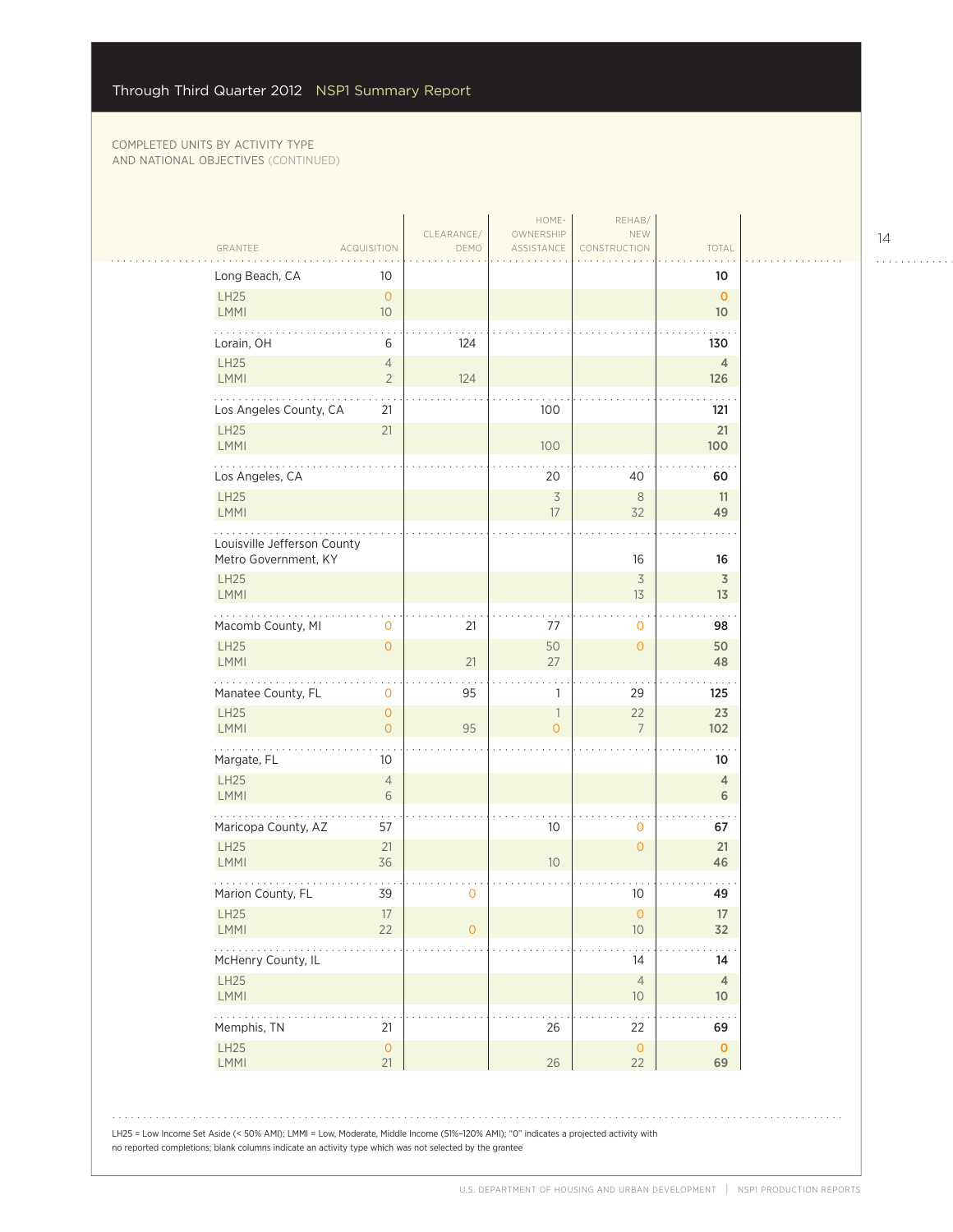| GRANTEE                | <b>ACQUISITION</b>               | CLEARANCE/<br>DEMO | HOME-<br>OWNERSHIP<br>ASSISTANCE | REHAB/<br>NEW<br>CONSTRUCTION    | TOTAL                 |  |
|------------------------|----------------------------------|--------------------|----------------------------------|----------------------------------|-----------------------|--|
| Mesa, AZ               | 0                                | 1                  | 0                                | 62                               | 63                    |  |
| LH25<br>LMMI           | $\overline{O}$<br>$\overline{0}$ | $\overline{1}$     | $\overline{0}$                   | 33<br>29                         | 34<br>29              |  |
| Mesquite, TX           |                                  |                    |                                  | 7                                | 7                     |  |
| LH25<br>LMMI           |                                  |                    |                                  | $\overline{4}$<br>3              | 4<br>$\overline{3}$   |  |
| Miami Gardens City, FL | $\mathbf{O}$                     | 5                  | 0                                | 48                               | 53                    |  |
| LH25<br>LMMI           | $\overline{0}$                   | 5                  | $\overline{0}$                   | $\overline{7}$<br>41             | $\overline{7}$<br>46  |  |
| Miami, FL              | 26                               | 33                 |                                  | 111                              | 170                   |  |
| LH25<br>LMMI           | 25<br>$\overline{1}$             | 33                 |                                  | 111                              | 25<br>145             |  |
| Miami-Dade County, FL  | 12                               | $\mathbf 0$        | 5                                | $\mathbf 0$                      | 17                    |  |
| <b>LH25</b><br>LMMI    | $\circ$<br>12                    | $\mathbf{O}$       | 5                                | $\mathbf{O}$<br>$\mathbf{O}$     | $\mathbf 0$<br>17     |  |
| .<br>Middletown, OH    |                                  | 37                 |                                  | 15                               | 52                    |  |
| LH25<br>LMMI           |                                  | 37                 |                                  | $\sqrt{6}$<br>9                  | $\sqrt{6}$<br>46      |  |
| Milwaukee, WI          |                                  | 58                 | 109                              | 50                               | 217                   |  |
| LH25<br>LMMI           |                                  | 58                 | 36<br>73                         | 29<br>21                         | 65<br>152             |  |
| .<br>Minneapolis, MN   | $\mathbf{0}$                     | 99                 | 6                                | 8                                | 113                   |  |
| LH25<br><b>LMMI</b>    | $\overline{0}$                   | 99                 | $\sqrt{6}$                       | $\overline{4}$<br>$\overline{4}$ | $\overline{4}$<br>109 |  |
| Miramar, FL            | 23                               |                    | 47                               | 47                               | 117                   |  |
| LH25<br><b>LMMI</b>    | $\,8\,$<br>15                    |                    | $\mathcal G$<br>38               | 9<br>38                          | 26<br>91              |  |
| Modesto, CA            | 49                               |                    | $\sqrt{2}$                       |                                  | 51                    |  |
| LH25<br><b>LMMI</b>    | 13<br>36                         |                    | 2                                |                                  | 13<br>38              |  |
| Montgomery County, MD  | $\mathbf{1}$                     |                    |                                  |                                  | 1                     |  |
| LH25<br>.              | $\ensuremath{\mathbb{1}}$        |                    |                                  |                                  | 1                     |  |
| Montgomery County, OH  | $\mathsf{O}$                     | 78                 | $\mathbf{1}$                     | $-11$                            | 68                    |  |
| <b>LH25</b><br>LMMI    | $\overline{O}$                   | 78                 | $\mathbf{1}$                     | $\mathsf{O}\xspace$<br>$-11$     | $\mathbf 0$<br>68     |  |

LH25 = Low Income Set Aside (< 50% AMI); LMMI = Low, Moderate, Middle Income (51%–120% AMI); "0" indicates a projected activity with no reported completions; blank columns indicate an activity type which was not selected by the grantee

15

. . . . . . . . . . . .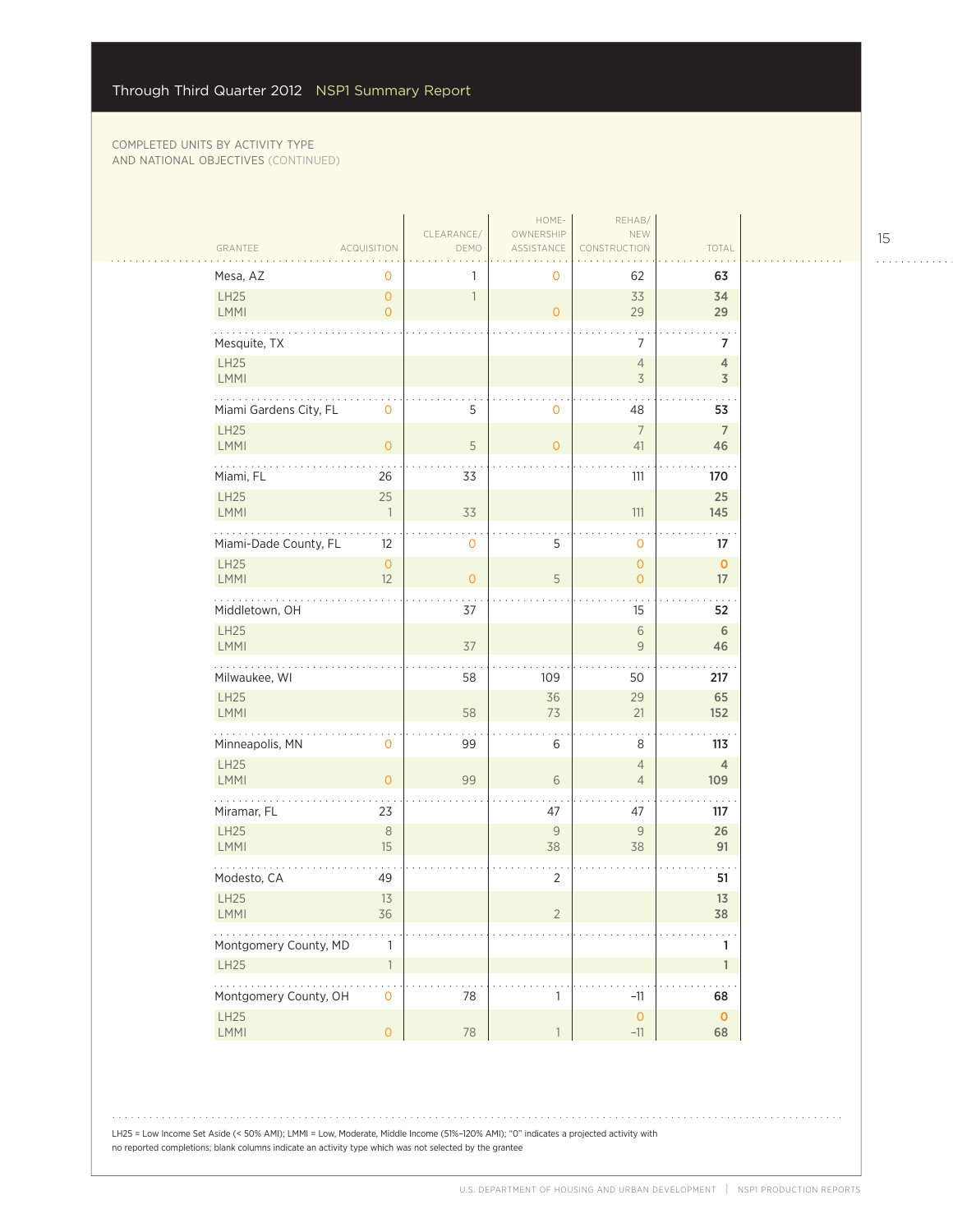$\mathcal{L}_{\mathcal{A}}$ 

|                                                                        |                               |                    | HOME-                   | REHAB/                         |                                        |
|------------------------------------------------------------------------|-------------------------------|--------------------|-------------------------|--------------------------------|----------------------------------------|
| GRANTEE                                                                | <b>ACQUISITION</b>            | CLEARANCE/<br>DEMO | OWNERSHIP<br>ASSISTANCE | NEW<br>CONSTRUCTION            | TOTAL                                  |
| Moreno Valley, CA                                                      |                               |                    |                         | 37                             | 37                                     |
| LH25<br>LMMI                                                           |                               |                    |                         | $\overline{O}$<br>37           | $\mathbf 0$<br>37                      |
| Muncie, IN                                                             |                               | $\mathbf{0}$       |                         | 4                              | 4                                      |
| LH25<br><b>LMMI</b>                                                    |                               | $\overline{O}$     |                         | $\overline{4}$                 | 4<br>$\mathbf{O}$                      |
| Nashville-Davidson, TN                                                 | 52                            |                    |                         |                                | 52                                     |
| <b>LH25</b><br>LMMI                                                    | 44<br>$\,8\,$                 |                    |                         |                                | 44<br>8                                |
| Nassau County, NY                                                      | 0                             |                    |                         | 144                            | 144                                    |
| <b>LH25</b><br>LMMI                                                    | $\circ$                       |                    |                         | 126<br>18                      | 126<br>18                              |
| New Mexico State Program                                               |                               |                    | 13                      | 129                            | 142                                    |
| LH25<br>LMMI                                                           |                               |                    | 5<br>8                  | 49<br>80                       | 54<br>88                               |
| للمتمازي<br>New Orleans, LA                                            | $\mathbf{O}$                  | 36                 |                         | $\mathbf 0$                    | 36                                     |
| <b>LH25</b><br>LMMI                                                    | $\overline{0}$                | 36                 |                         | $\overline{O}$                 | $\mathbf 0$<br>36                      |
| New York City, NY                                                      | 11                            |                    |                         | $\mathbf{0}$                   | 11                                     |
| LH25<br>LMMI                                                           | 11                            |                    |                         | $\mathbf{O}$<br>$\overline{0}$ | 11<br>$\mathbf 0$                      |
| .<br>Newark, NJ                                                        | 4                             |                    |                         | 79                             | 83                                     |
| LH25<br>LMMI                                                           | $\circ$<br>$\overline{4}$     |                    |                         | 21<br>58                       | 21<br>62                               |
| North Miami, FL                                                        | 15                            |                    |                         |                                | 15                                     |
| <b>LH25</b><br>LMMI                                                    | $\sqrt{5}$<br>10 <sup>°</sup> |                    |                         |                                | 5<br>10 <sup>°</sup>                   |
| Northern Mariana Islands                                               | 9                             |                    |                         |                                | 9                                      |
| LH25<br>LMMI                                                           | 6<br>3                        |                    |                         |                                | $6\,$<br>3                             |
| $\mathbb{Z}^2$ , $\mathbb{Z}^2$ , $\mathbb{Z}^2$<br>Oakland County, MI |                               | 81                 | 180                     | 158                            | 419                                    |
| LH25<br>LMMI                                                           |                               | 81                 | 92<br>88                | $71\,$<br>87                   | 163<br>256                             |
| .<br>Oakland, CA                                                       | 2                             |                    |                         | $\mathsf{O}\xspace$            | $\ddot{\phantom{0}}$<br>$\overline{2}$ |
| LH25<br>LMMI                                                           | $\overline{2}$                |                    |                         | $\mathsf{O}\xspace$            | $\pmb{\mathsf{O}}$<br>$\overline{2}$   |

LH25 = Low Income Set Aside (< 50% AMI); LMMI = Low, Moderate, Middle Income (51%–120% AMI); "0" indicates a projected activity with no reported completions; blank columns indicate an activity type which was not selected by the grantee

16

. . . . . . . . . . . .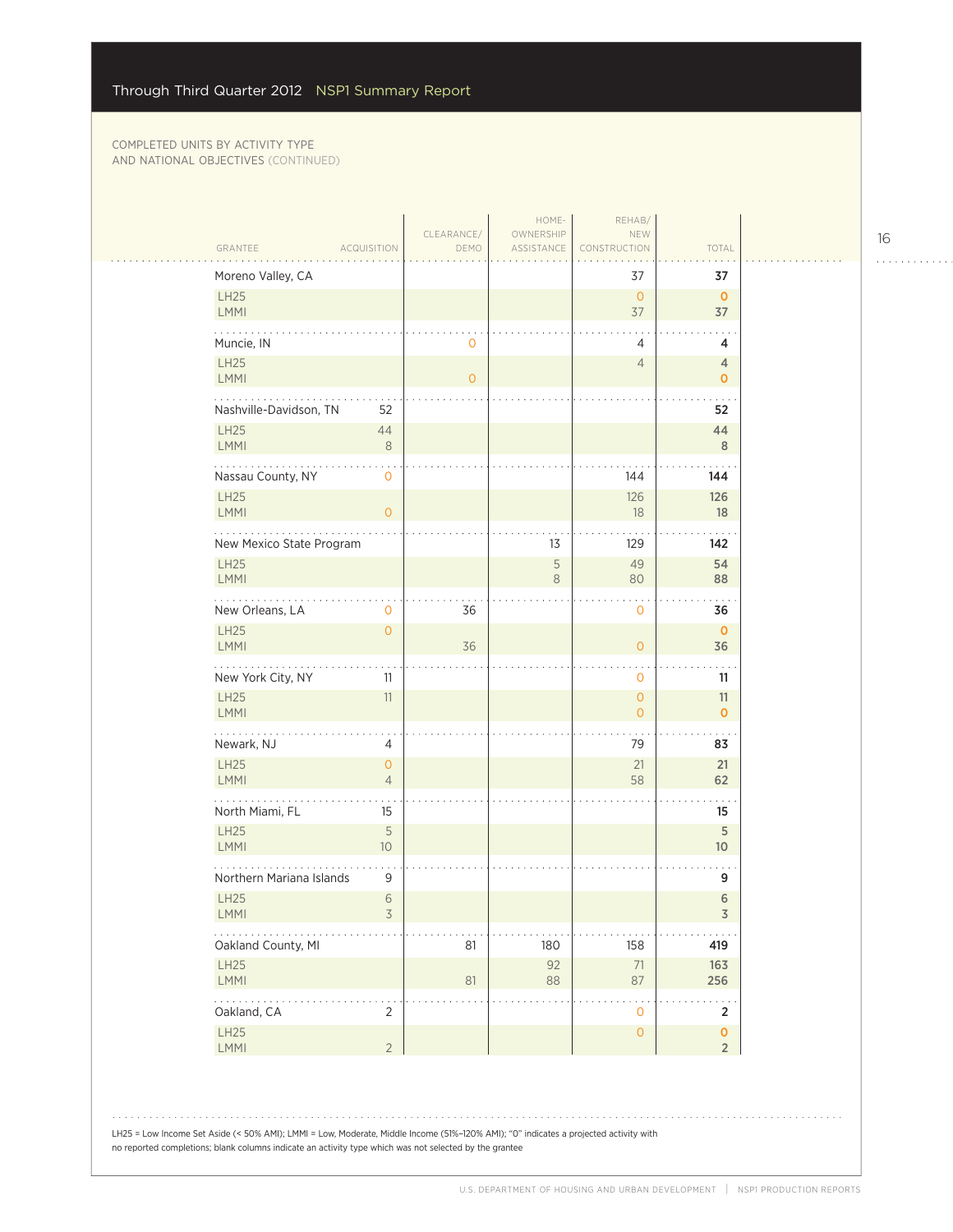$\sim$  .

|                                                              | CLEARANCE/           | HOME-<br>OWNERSHIP                         | REHAB/<br>NEW                              |                                   |
|--------------------------------------------------------------|----------------------|--------------------------------------------|--------------------------------------------|-----------------------------------|
| GRANTEE<br><b>ACQUISITION</b>                                | DEMO                 | ASSISTANCE                                 | CONSTRUCTION                               | TOTAL                             |
| Oklahoma City, OK<br>0                                       |                      |                                            | 13                                         | 13                                |
| LH25<br>$\overline{O}$<br>LMMI<br>$\overline{O}$             |                      |                                            | $\,$ $\,$ $\,$<br>$\overline{7}$           | 6<br>$\overline{7}$               |
| Oklahoma State Program<br>0                                  | 40                   | $\mathbf 0$                                | 2                                          | 42                                |
| LH25<br>$\overline{O}$<br><b>LMMI</b><br>$\overline{O}$      | $\overline{1}$<br>39 | $\overline{O}$<br>$\overline{O}$           | $\overline{2}$<br>$\overline{O}$           | $\overline{3}$<br>39              |
| .<br>Ontario, CA<br>0                                        |                      |                                            | 14                                         | 14                                |
| LH25<br>$\overline{0}$<br>LMMI<br>$\overline{O}$             |                      |                                            | $\overline{4}$<br>10                       | $\overline{4}$<br>10 <sup>°</sup> |
| Orange County, CA<br>$\overline{7}$                          |                      |                                            |                                            | 7                                 |
| LH25<br>$\overline{\phantom{a}}$<br><b>LMMI</b><br>6         |                      |                                            |                                            | $\mathbb{1}$<br>6                 |
| Orange County, FL<br>12                                      | 25                   | 148                                        | 62                                         | 247                               |
| <b>LH25</b><br>12<br><b>LMMI</b><br>$\overline{0}$           | 25                   | 14<br>134                                  | $\overline{0}$<br>62                       | 26<br>221                         |
| $\sim$ $\sim$ $\sim$ $\sim$<br>Orange County, NY<br>0        |                      |                                            | 5                                          | 5                                 |
| LH25<br><b>LMMI</b><br>$\overline{O}$                        |                      |                                            | $\overline{1}$<br>$\overline{4}$           | $\mathbf{1}$<br>$\overline{4}$    |
| Orlando, FL<br>$\overline{2}$                                | 0                    |                                            | 40                                         | 42                                |
| LH25<br>$\mathsf{O}\xspace$<br>$\overline{2}$<br>LMMI        | $\overline{O}$       |                                            | 13<br>27                                   | 13<br>29                          |
| .<br>Palm Bay, FL<br>42                                      | 4                    |                                            | 16                                         | 62                                |
| LH25<br>14<br><b>LMMI</b><br>28                              | $\overline{4}$       |                                            | 16<br>$\Omega$                             | 34<br>28                          |
| Palm Beach County, FL<br>209                                 |                      |                                            |                                            | 209                               |
| LH25<br>91<br><b>LMMI</b><br>118                             |                      |                                            |                                            | 91<br>118                         |
| Palmdale, CA<br>16                                           |                      | $\mathbf 0$                                |                                            | 16                                |
| LH25<br>$10\,$<br><b>LMMI</b><br>6                           |                      | 0                                          |                                            | 10 <sup>°</sup><br>6              |
| Pasco County, FL<br>0                                        | 93                   | $\mathbf 0$                                | 199                                        | 292                               |
| <b>LH25</b><br>$\mathsf{O}\xspace$<br>LMMI<br>$\overline{O}$ | 93                   | $\mathsf{O}\xspace$<br>$\mathsf{O}\xspace$ | 51<br>148                                  | 51<br>241                         |
| .<br>Paterson, NJ                                            | 2                    |                                            | 5                                          | 7                                 |
| LH25<br>LMMI                                                 | $\overline{2}$       |                                            | $\overline{\mathcal{S}}$<br>$\overline{2}$ | $\overline{3}$<br>$\overline{4}$  |
|                                                              |                      |                                            |                                            |                                   |

LH25 = Low Income Set Aside (< 50% AMI); LMMI = Low, Moderate, Middle Income (51%–120% AMI); "0" indicates a projected activity with no reported completions; blank columns indicate an activity type which was not selected by the grantee

17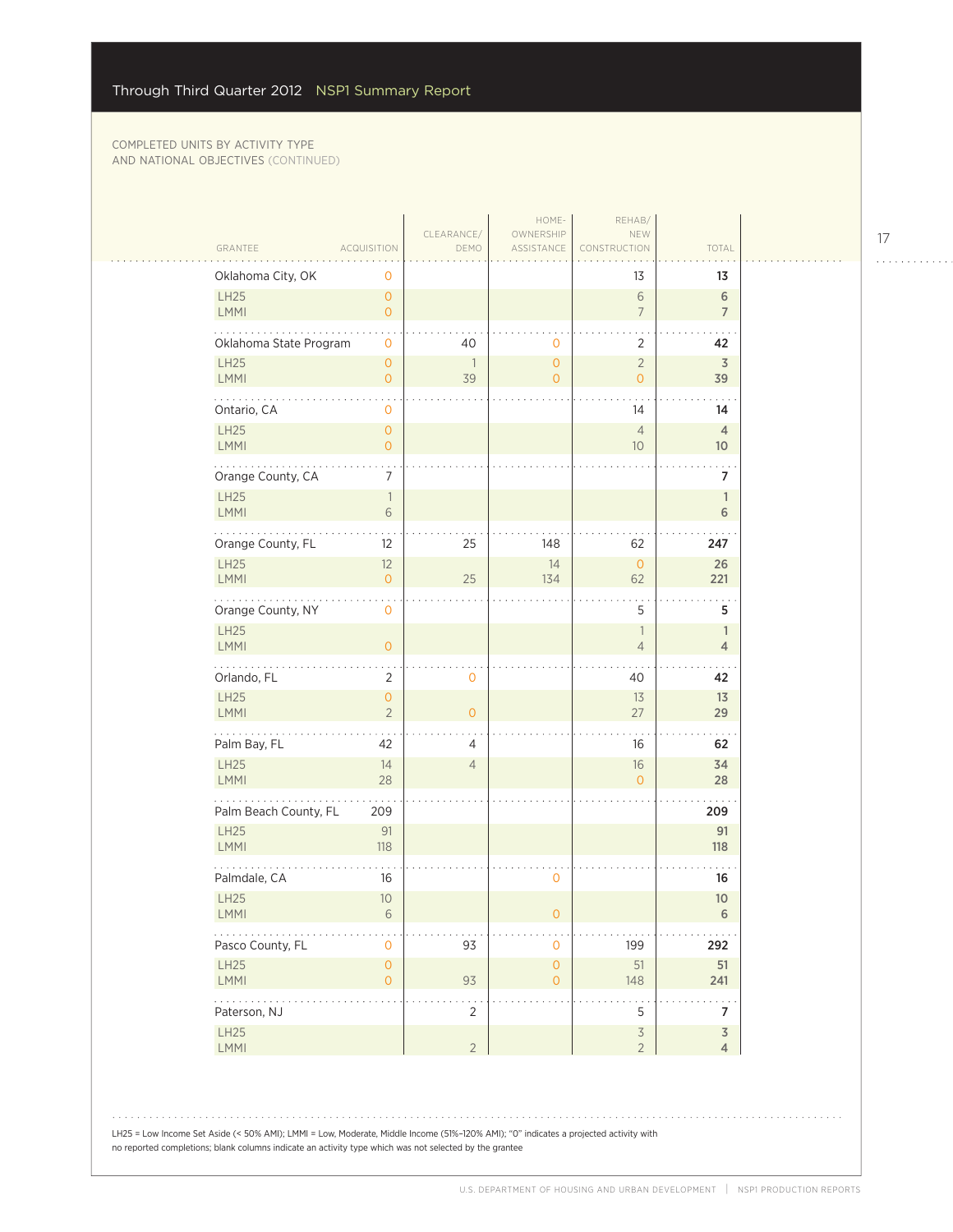$\sim$  .  $\sim$ 

|                            |                                        |                    | HOME-                              | REHAB/                   |                       |
|----------------------------|----------------------------------------|--------------------|------------------------------------|--------------------------|-----------------------|
| GRANTEE                    | <b>ACQUISITION</b>                     | CLEARANCE/<br>DEMO | OWNERSHIP<br>ASSISTANCE            | NEW<br>CONSTRUCTION      | TOTAL                 |
| Pembroke Pines, FL         | 3                                      |                    | 36                                 | 36                       | 75                    |
| <b>LH25</b><br>LMMI        | $\overline{2}$<br>$\overline{1}$       |                    | $\overline{1}$<br>35               | $\overline{2}$<br>34     | 5<br>70               |
| Philadelphia, PA           |                                        |                    |                                    | 47                       | 47                    |
| LH25<br>LMMI               |                                        |                    |                                    | $\overline{0}$<br>47     | $\mathbf{0}$<br>47    |
| .<br>Phoenix, AZ           | 0                                      | 16                 | 185                                | 224                      | 425                   |
| LH25<br>LMMI               | $\overline{0}$                         | 16                 | 5<br>180                           | 169<br>55                | 174<br>251            |
| Pima County, AZ            | $\mathbf 0$                            | 5                  |                                    | 15                       | 20                    |
| LH25<br>LMMI               | $\overline{0}$                         | 5                  |                                    | 11<br>$\overline{4}$     | 11<br>9               |
| Pinellas County, FL        | $\mathbf 0$                            | 0                  | 0                                  | 71                       | 71                    |
| LH25<br>LMMI               | $\circ$<br>$\Omega$                    | $\mathbf{O}$       | $\overline{0}$                     | 36<br>35                 | 36<br>35              |
| Pittsburgh, PA             |                                        | 154                |                                    | 73                       | 227                   |
| LH25<br><b>LMMI</b>        |                                        | 154                |                                    | 46<br>27                 | 46<br>181             |
| Plantation, FL             | 8                                      |                    |                                    | 6                        | 14                    |
| <b>LH25</b><br>LMMI        | $\mathbf{O}$<br>8                      |                    |                                    | $\mathsf{O}\xspace$<br>6 | $\mathbf{0}$<br>14    |
| .<br>Polk County, Fl       |                                        | 0                  |                                    | 163                      | 163                   |
| LH25<br><b>LMMI</b>        |                                        | $\overline{O}$     |                                    | 30<br>133                | 30<br>133             |
| Pomona, CA                 | 13                                     | 0                  | $\mathbf 0$                        |                          | 13                    |
| LH25<br>LMMI               | $\sqrt{6}$<br>$\overline{7}$           | $\overline{O}$     | $\overline{0}$                     |                          | 6<br>$\overline{7}$   |
| Pompano Beach, FL          | 20                                     | 3                  |                                    | 1                        | 24                    |
| <b>LH25</b><br><b>LMMI</b> | $10$<br>10                             | 3                  |                                    |                          | 10 <sup>°</sup><br>14 |
| Pontiac, MI                | $\mathsf 9$                            | 89                 | 1                                  | 12                       | 111                   |
| LH25<br>LMMI               | $\overline{\mathcal{S}}$<br>$\sqrt{6}$ | 89                 | $\overline{1}$                     | 12                       | 15<br>96              |
| .<br>Port St. Lucie, FL    | $\mathsf{O}\xspace$                    | 30                 | $\mathbf 0$                        | 97                       | $\sim$ $\sim$<br>127  |
| LH25<br>LMMI               | $\mathsf{O}\xspace$<br>$\overline{O}$  | 13<br>17           | $\mathsf O$<br>$\mathsf{O}\xspace$ | 42<br>55                 | 55<br>72              |
|                            |                                        |                    |                                    |                          |                       |

LH25 = Low Income Set Aside (< 50% AMI); LMMI = Low, Moderate, Middle Income (51%–120% AMI); "0" indicates a projected activity with no reported completions; blank columns indicate an activity type which was not selected by the grantee

18

. . . . . . . . . . . .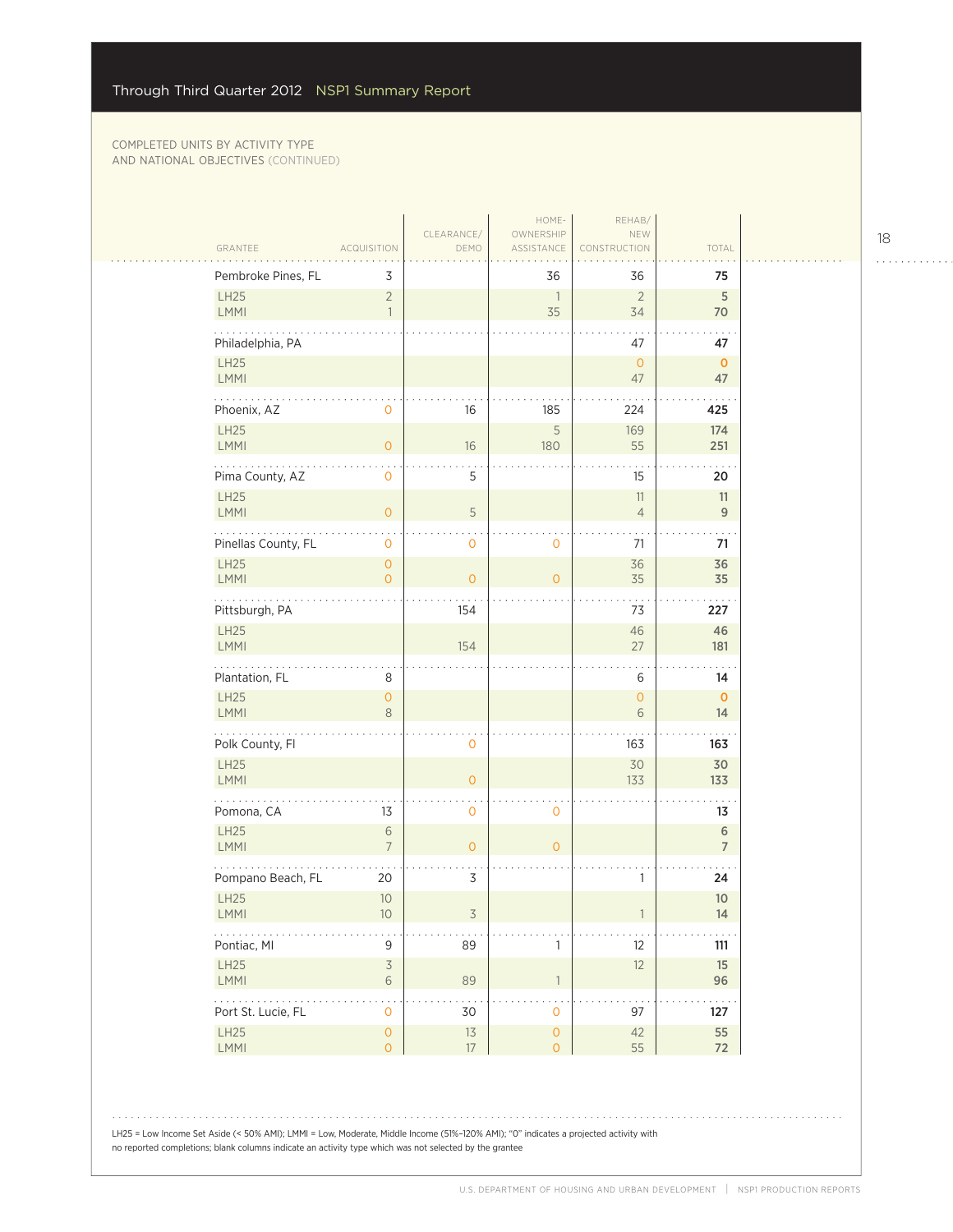| GRANTEE                    | <b>ACQUISITION</b>             | CLEARANCE/<br>DEMO | HOME-<br>OWNERSHIP<br>ASSISTANCE           | REHAB/<br>NEW<br>CONSTRUCTION                                          | TOTAL                                     |
|----------------------------|--------------------------------|--------------------|--------------------------------------------|------------------------------------------------------------------------|-------------------------------------------|
| Prince Georges County, MD  |                                |                    | 1,117                                      | 26                                                                     | 1,143                                     |
| LH25<br><b>LMMI</b>        |                                |                    | 142<br>975                                 | $\overline{4}$<br>22                                                   | 146<br>997                                |
| Prince William County, VA  | 3                              |                    | 22                                         |                                                                        | 25                                        |
| <b>LH25</b><br>LMMI        | $\overline{3}$                 |                    | $\mathbf{1}$<br>21                         |                                                                        | $\overline{4}$<br>21                      |
| .<br>Rancho Cucamonga, CA  | 9                              |                    |                                            |                                                                        | 9                                         |
| LH25<br>LMMI               | 3<br>6                         |                    |                                            |                                                                        | $\overline{\mathsf{3}}$<br>$6\phantom{a}$ |
| Redford, MI                |                                | 25                 | 0                                          | 37                                                                     | 62                                        |
| LH25<br>LMMI               |                                | 25                 | $\overline{O}$<br>$\overline{O}$           | 13<br>24                                                               | 13<br>49                                  |
| Rhode Island State Program | 2                              | 2                  | 136                                        | 225                                                                    | 365                                       |
| <b>LH25</b><br>LMMI        | $\overline{2}$                 | $\overline{2}$     | 136                                        | 100<br>125                                                             | 100<br>265                                |
| Rialto, CA                 | 3                              |                    | 58                                         |                                                                        | 61                                        |
| <b>LH25</b><br>LMMI        | $\overline{0}$<br>3            |                    | 58                                         |                                                                        | $\mathbf{O}$<br>61                        |
| Richland County, SC        |                                | 37                 |                                            | 12                                                                     | 49                                        |
| <b>LH25</b><br><b>LMMI</b> |                                | 37                 |                                            | $\mathcal{G}% _{M_{1},M_{2}}^{\alpha,\beta}(\mathcal{A})$<br>$\preceq$ | 9<br>40                                   |
| Richmond, CA               | 0                              |                    |                                            | 14                                                                     | 14                                        |
| LH25<br><b>LMMI</b>        | $\mathbf{0}$<br>$\overline{O}$ |                    |                                            | $\sqrt{6}$<br>$\,8\,$                                                  | $\,$ 6<br>8                               |
| Riverside County, CA       | 65                             |                    | 63                                         | 204                                                                    | 332                                       |
| LH25<br>LMMI               | 65<br>$\overline{O}$           |                    | $\overline{2}$<br>61                       | 58<br>146                                                              | 125<br>207                                |
| Riverside, CA              | 62                             | 9                  |                                            |                                                                        | 71                                        |
| LH25<br>LMM                | 35<br>27                       | $\mathsf 9$        |                                            |                                                                        | 35<br>36                                  |
| Rockford, IL               | 1                              | 26                 | $\mathbf 0$                                | $\mathbf{1}$                                                           | 28                                        |
| LH25<br>LMMI               | $\overline{1}$                 | $26\,$             | $\mathsf{O}\xspace$<br>$\mathsf{O}\xspace$ | $\ensuremath{\mathbb{I}}$<br>$\mathsf{O}\xspace$                       | $\overline{1}$<br>27                      |
| .<br>Sacramento County, CA | $\mathbf{O}$                   | $\mathbf{1}$       |                                            | 166                                                                    | 167                                       |
| LH25<br>LMMI               | $\overline{O}$                 | $\overline{1}$     |                                            | 55<br>$111\,$                                                          | 55<br>$112$                               |

LH25 = Low Income Set Aside (< 50% AMI); LMMI = Low, Moderate, Middle Income (51%–120% AMI); "0" indicates a projected activity with no reported completions; blank columns indicate an activity type which was not selected by the grantee

U.S. DEPARTMENT OF HOUSING AND URBAN DEVELOPMENT | NSP1 PRODUCTION REPORTS

. . . . . . . . . . . .

 $\mathbb{R}$  . .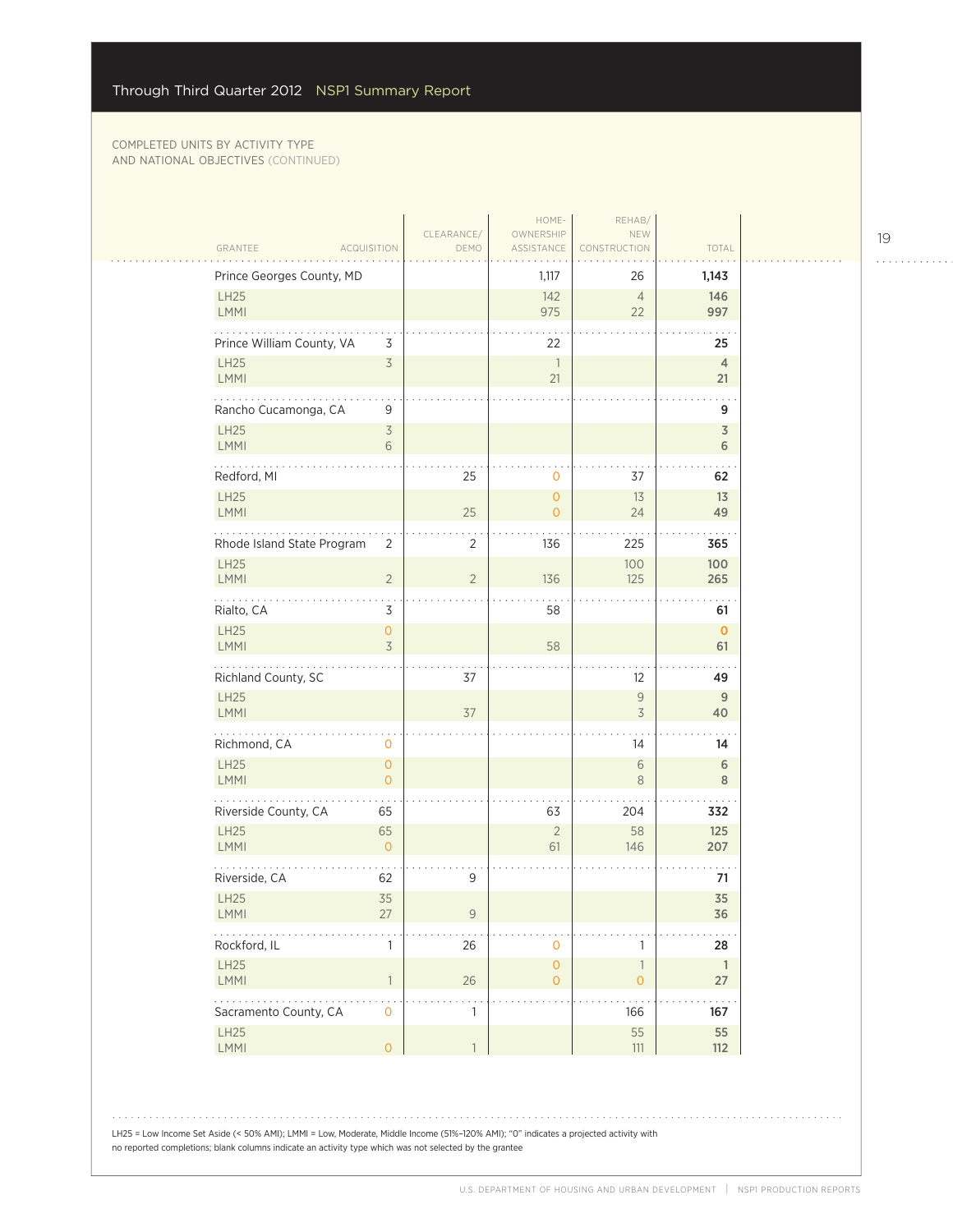$\sim$  .

| CLEARANCE/<br>OWNERSHIP<br>NEW<br>TOTAL<br>GRANTEE<br><b>ACQUISITION</b><br>ASSISTANCE<br>DEMO<br>CONSTRUCTION<br>Sacramento, CA<br>0<br>110<br>0<br>110<br>LH25<br>37<br>37<br>LMMI<br>73<br>$\overline{0}$<br>$\overline{0}$<br>73<br>San Antonio, TX<br>18<br>214<br>337<br>105<br>LH25<br>86<br>86<br>$\mathsf{O}\xspace$<br>LMMI<br>19<br>$18\,$<br>214<br>251<br>.<br>San Bernardino County, CA<br>18<br>278<br>296<br>LH25<br>$\overline{7}$<br>167<br>160<br>LMMI<br>11<br>118<br>129<br>San Bernardino, CA<br>54<br>11<br>65<br><b>LH25</b><br>9<br>9<br><b>LMMI</b><br>45<br>56<br>11<br>San Diego County, CA<br>3<br>13<br>17<br>1<br><b>LH25</b><br>14<br>13<br>1<br><b>LMMI</b><br>$\overline{\mathcal{S}}$<br>3<br>San Diego, CA<br>51<br>38<br>93<br>4<br><b>LH25</b><br>34<br>30<br>$\overline{4}$<br><b>LMMI</b><br>51<br>$\,8\,$<br>59<br>San Joaquin County, CA<br>79<br>0<br>42<br>121<br><b>LH25</b><br>42<br>42<br>LMMI<br>79<br>79<br>$\overline{O}$<br>.<br>San Jose, CA<br>5<br>5<br>5<br><b>LH25</b><br>5<br>Santa Ana, CA<br>50<br>4<br>54<br><b>LH25</b><br>14<br>14<br>LMMI<br>36<br>$\overline{4}$<br>40<br>Sarasota County, FL<br>58<br>58<br><b>LH25</b><br>26<br>26<br>LMMI<br>32<br>32<br>.<br>Savannah, GA<br>$\overline{2}$<br>6<br>8<br>LH25<br>$\sqrt{2}$<br>$\overline{3}$<br>$\mathbb{1}$<br>LMMI<br>$\overline{O}$<br>5<br>5<br>.<br>Seminole County, FL<br>58<br>1<br>59<br>LH25<br>$\circ$<br>35<br>35<br>LMMI<br>$\overline{1}$<br>23<br>24 |  | HOME- | REHAB/ |  |
|-----------------------------------------------------------------------------------------------------------------------------------------------------------------------------------------------------------------------------------------------------------------------------------------------------------------------------------------------------------------------------------------------------------------------------------------------------------------------------------------------------------------------------------------------------------------------------------------------------------------------------------------------------------------------------------------------------------------------------------------------------------------------------------------------------------------------------------------------------------------------------------------------------------------------------------------------------------------------------------------------------------------------------------------------------------------------------------------------------------------------------------------------------------------------------------------------------------------------------------------------------------------------------------------------------------------------------------------------------------------------------------------------------------------------------------------------------------------------------------------|--|-------|--------|--|
|                                                                                                                                                                                                                                                                                                                                                                                                                                                                                                                                                                                                                                                                                                                                                                                                                                                                                                                                                                                                                                                                                                                                                                                                                                                                                                                                                                                                                                                                                         |  |       |        |  |
|                                                                                                                                                                                                                                                                                                                                                                                                                                                                                                                                                                                                                                                                                                                                                                                                                                                                                                                                                                                                                                                                                                                                                                                                                                                                                                                                                                                                                                                                                         |  |       |        |  |
|                                                                                                                                                                                                                                                                                                                                                                                                                                                                                                                                                                                                                                                                                                                                                                                                                                                                                                                                                                                                                                                                                                                                                                                                                                                                                                                                                                                                                                                                                         |  |       |        |  |
|                                                                                                                                                                                                                                                                                                                                                                                                                                                                                                                                                                                                                                                                                                                                                                                                                                                                                                                                                                                                                                                                                                                                                                                                                                                                                                                                                                                                                                                                                         |  |       |        |  |
|                                                                                                                                                                                                                                                                                                                                                                                                                                                                                                                                                                                                                                                                                                                                                                                                                                                                                                                                                                                                                                                                                                                                                                                                                                                                                                                                                                                                                                                                                         |  |       |        |  |
|                                                                                                                                                                                                                                                                                                                                                                                                                                                                                                                                                                                                                                                                                                                                                                                                                                                                                                                                                                                                                                                                                                                                                                                                                                                                                                                                                                                                                                                                                         |  |       |        |  |
|                                                                                                                                                                                                                                                                                                                                                                                                                                                                                                                                                                                                                                                                                                                                                                                                                                                                                                                                                                                                                                                                                                                                                                                                                                                                                                                                                                                                                                                                                         |  |       |        |  |
|                                                                                                                                                                                                                                                                                                                                                                                                                                                                                                                                                                                                                                                                                                                                                                                                                                                                                                                                                                                                                                                                                                                                                                                                                                                                                                                                                                                                                                                                                         |  |       |        |  |
|                                                                                                                                                                                                                                                                                                                                                                                                                                                                                                                                                                                                                                                                                                                                                                                                                                                                                                                                                                                                                                                                                                                                                                                                                                                                                                                                                                                                                                                                                         |  |       |        |  |
|                                                                                                                                                                                                                                                                                                                                                                                                                                                                                                                                                                                                                                                                                                                                                                                                                                                                                                                                                                                                                                                                                                                                                                                                                                                                                                                                                                                                                                                                                         |  |       |        |  |
|                                                                                                                                                                                                                                                                                                                                                                                                                                                                                                                                                                                                                                                                                                                                                                                                                                                                                                                                                                                                                                                                                                                                                                                                                                                                                                                                                                                                                                                                                         |  |       |        |  |
|                                                                                                                                                                                                                                                                                                                                                                                                                                                                                                                                                                                                                                                                                                                                                                                                                                                                                                                                                                                                                                                                                                                                                                                                                                                                                                                                                                                                                                                                                         |  |       |        |  |
|                                                                                                                                                                                                                                                                                                                                                                                                                                                                                                                                                                                                                                                                                                                                                                                                                                                                                                                                                                                                                                                                                                                                                                                                                                                                                                                                                                                                                                                                                         |  |       |        |  |
|                                                                                                                                                                                                                                                                                                                                                                                                                                                                                                                                                                                                                                                                                                                                                                                                                                                                                                                                                                                                                                                                                                                                                                                                                                                                                                                                                                                                                                                                                         |  |       |        |  |
|                                                                                                                                                                                                                                                                                                                                                                                                                                                                                                                                                                                                                                                                                                                                                                                                                                                                                                                                                                                                                                                                                                                                                                                                                                                                                                                                                                                                                                                                                         |  |       |        |  |
|                                                                                                                                                                                                                                                                                                                                                                                                                                                                                                                                                                                                                                                                                                                                                                                                                                                                                                                                                                                                                                                                                                                                                                                                                                                                                                                                                                                                                                                                                         |  |       |        |  |
|                                                                                                                                                                                                                                                                                                                                                                                                                                                                                                                                                                                                                                                                                                                                                                                                                                                                                                                                                                                                                                                                                                                                                                                                                                                                                                                                                                                                                                                                                         |  |       |        |  |
|                                                                                                                                                                                                                                                                                                                                                                                                                                                                                                                                                                                                                                                                                                                                                                                                                                                                                                                                                                                                                                                                                                                                                                                                                                                                                                                                                                                                                                                                                         |  |       |        |  |
|                                                                                                                                                                                                                                                                                                                                                                                                                                                                                                                                                                                                                                                                                                                                                                                                                                                                                                                                                                                                                                                                                                                                                                                                                                                                                                                                                                                                                                                                                         |  |       |        |  |
|                                                                                                                                                                                                                                                                                                                                                                                                                                                                                                                                                                                                                                                                                                                                                                                                                                                                                                                                                                                                                                                                                                                                                                                                                                                                                                                                                                                                                                                                                         |  |       |        |  |
|                                                                                                                                                                                                                                                                                                                                                                                                                                                                                                                                                                                                                                                                                                                                                                                                                                                                                                                                                                                                                                                                                                                                                                                                                                                                                                                                                                                                                                                                                         |  |       |        |  |
|                                                                                                                                                                                                                                                                                                                                                                                                                                                                                                                                                                                                                                                                                                                                                                                                                                                                                                                                                                                                                                                                                                                                                                                                                                                                                                                                                                                                                                                                                         |  |       |        |  |
|                                                                                                                                                                                                                                                                                                                                                                                                                                                                                                                                                                                                                                                                                                                                                                                                                                                                                                                                                                                                                                                                                                                                                                                                                                                                                                                                                                                                                                                                                         |  |       |        |  |
|                                                                                                                                                                                                                                                                                                                                                                                                                                                                                                                                                                                                                                                                                                                                                                                                                                                                                                                                                                                                                                                                                                                                                                                                                                                                                                                                                                                                                                                                                         |  |       |        |  |
|                                                                                                                                                                                                                                                                                                                                                                                                                                                                                                                                                                                                                                                                                                                                                                                                                                                                                                                                                                                                                                                                                                                                                                                                                                                                                                                                                                                                                                                                                         |  |       |        |  |

20

. . . . . . . . . . . .

LH25 = Low Income Set Aside (< 50% AMI); LMMI = Low, Moderate, Middle Income (51%–120% AMI); "0" indicates a projected activity with no reported completions; blank columns indicate an activity type which was not selected by the grantee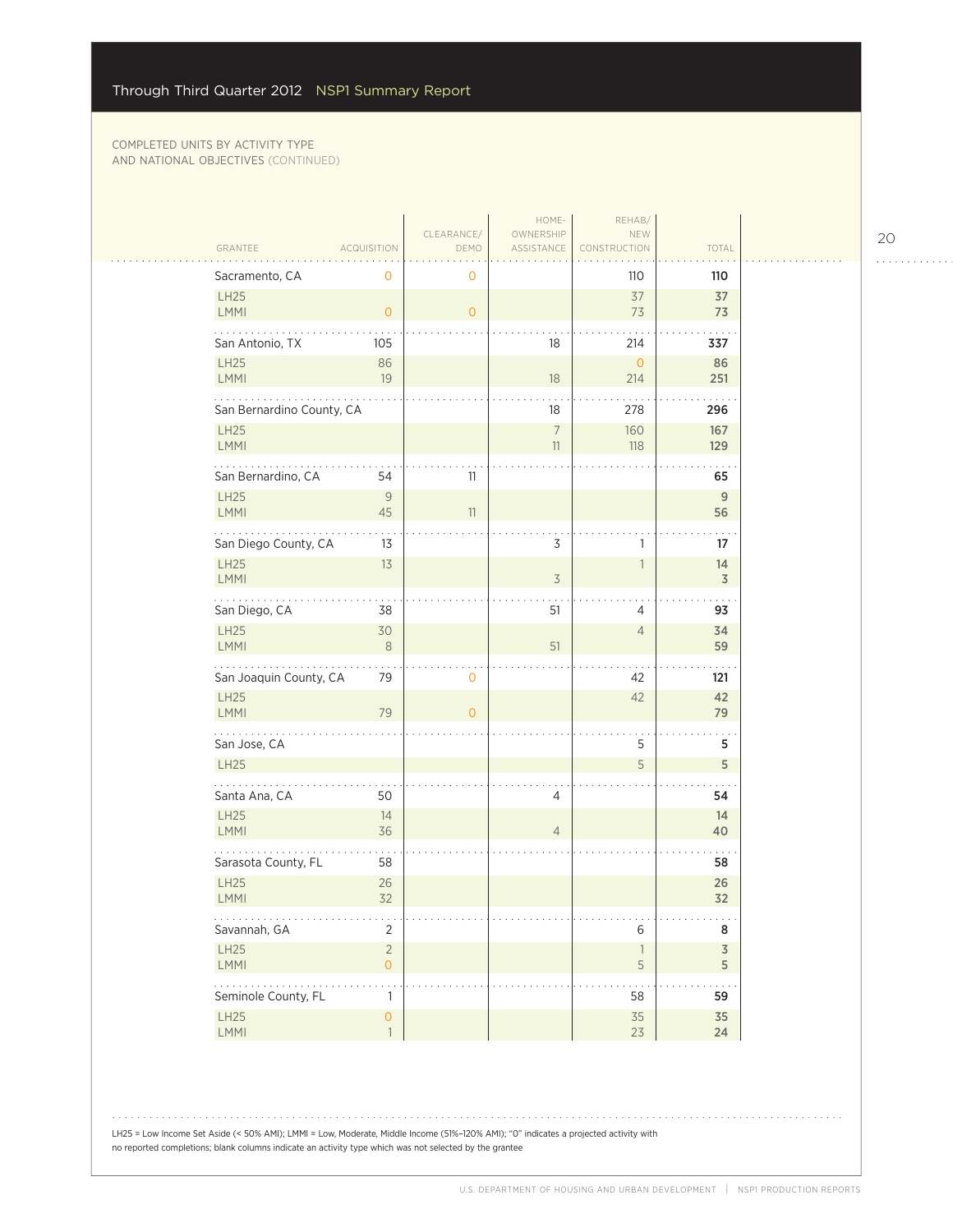| GRANTEE                                                                                                                              | <b>ACQUISITION</b>                         | CLEARANCE/<br>DEMO                                                                                     | HOME-<br>OWNERSHIP<br>ASSISTANCE | REHAB/<br>NEW<br>CONSTRUCTION                   | TOTAL                |  |
|--------------------------------------------------------------------------------------------------------------------------------------|--------------------------------------------|--------------------------------------------------------------------------------------------------------|----------------------------------|-------------------------------------------------|----------------------|--|
| Shelby County, TN                                                                                                                    | 25                                         |                                                                                                        |                                  | 34                                              | 59                   |  |
| LH25<br>LMMI                                                                                                                         | $\sqrt{6}$<br>19                           |                                                                                                        |                                  | 11<br>23                                        | 17<br>42             |  |
| South Bend, IN                                                                                                                       |                                            | 69                                                                                                     |                                  | 25                                              | 94                   |  |
| LH25                                                                                                                                 |                                            |                                                                                                        |                                  | 17                                              | 17                   |  |
| <b>LMMI</b>                                                                                                                          |                                            | 69                                                                                                     |                                  | $\,8\,$                                         | 77                   |  |
| South Carolina<br>State Program                                                                                                      | 201                                        | 295                                                                                                    |                                  | 77                                              | 573                  |  |
| LH25<br>LMMI                                                                                                                         | 119<br>82                                  | 295                                                                                                    |                                  | 70<br>$7\overline{ }$                           | 189<br>384           |  |
| Southfield, MI                                                                                                                       |                                            | 6                                                                                                      | 65                               | 51                                              | 122                  |  |
| LH25<br><b>LMMI</b>                                                                                                                  |                                            | 6                                                                                                      | 65                               | 22<br>29                                        | 22<br>100            |  |
| Springfield, MA                                                                                                                      |                                            | $\mathbf 0$                                                                                            |                                  | 16                                              | 16                   |  |
| <b>LH25</b><br><b>LMMI</b>                                                                                                           |                                            | $\overline{0}$                                                                                         |                                  | $10$<br>6                                       | $10$<br>6            |  |
| Springfield, OH                                                                                                                      | 0                                          | 30                                                                                                     |                                  | 22                                              | 52                   |  |
| <b>LH25</b><br><b>LMMI</b>                                                                                                           | $\overline{O}$<br>$\overline{O}$           | $\overline{0}$<br>30                                                                                   |                                  | 12<br>10                                        | 12<br>40             |  |
| St Paul, MN                                                                                                                          | 29                                         |                                                                                                        |                                  |                                                 | 29                   |  |
| LH25<br>LMMI                                                                                                                         | 22<br>$\overline{7}$                       |                                                                                                        |                                  |                                                 | 22<br>$\overline{7}$ |  |
| $\sim$ $\sim$ $\sim$ $\sim$<br>St Petersburg, FL                                                                                     | $\mathbf 0$                                | 0                                                                                                      |                                  | 20                                              | 20                   |  |
| LH25<br>LMMI                                                                                                                         | $\mathsf{O}\xspace$<br>$\overline{O}$      | $\overline{O}$                                                                                         |                                  | 20<br>$\Omega$                                  | 20<br>$\overline{O}$ |  |
| St. Clair County, IL                                                                                                                 | 41                                         |                                                                                                        |                                  |                                                 | 41                   |  |
| LH25<br><b>LMMI</b>                                                                                                                  | 17<br>24                                   |                                                                                                        |                                  |                                                 | 17<br>24             |  |
| St. Louis County, MO                                                                                                                 | $\mathbf 0$                                |                                                                                                        |                                  | 33                                              | 33                   |  |
| LH25<br><b>LMMI</b>                                                                                                                  | 0<br>$\mathsf{O}\xspace$                   |                                                                                                        |                                  | 18<br>15                                        | 18<br>15             |  |
| $\sim$ $\sim$ $\sim$ $\sim$<br>St. Louis, MO                                                                                         | 0                                          |                                                                                                        |                                  | 3                                               | 3                    |  |
| LH25<br><b>LMMI</b>                                                                                                                  | $\mathsf{O}\xspace$<br>$\mathsf{O}\xspace$ |                                                                                                        |                                  | $\mathsf{O}\xspace$<br>$\overline{\mathcal{S}}$ | 0<br>3               |  |
| Stanislaus County, CA                                                                                                                | 68                                         |                                                                                                        | 3                                | 68                                              | 139                  |  |
| LH25<br>LMMI                                                                                                                         | 24<br>44                                   |                                                                                                        | $\overline{\mathcal{S}}$         | 24<br>44                                        | 48<br>91             |  |
|                                                                                                                                      |                                            |                                                                                                        |                                  |                                                 |                      |  |
| LH25 = Low Income Set Aside (< 50% AMI); LMMI = Low, Moderate, Middle Income (51%-120% AMI); "0" indicates a projected activity with |                                            | no reported completions; blank columns indicate an activity type which was not selected by the grantee |                                  |                                                 |                      |  |

21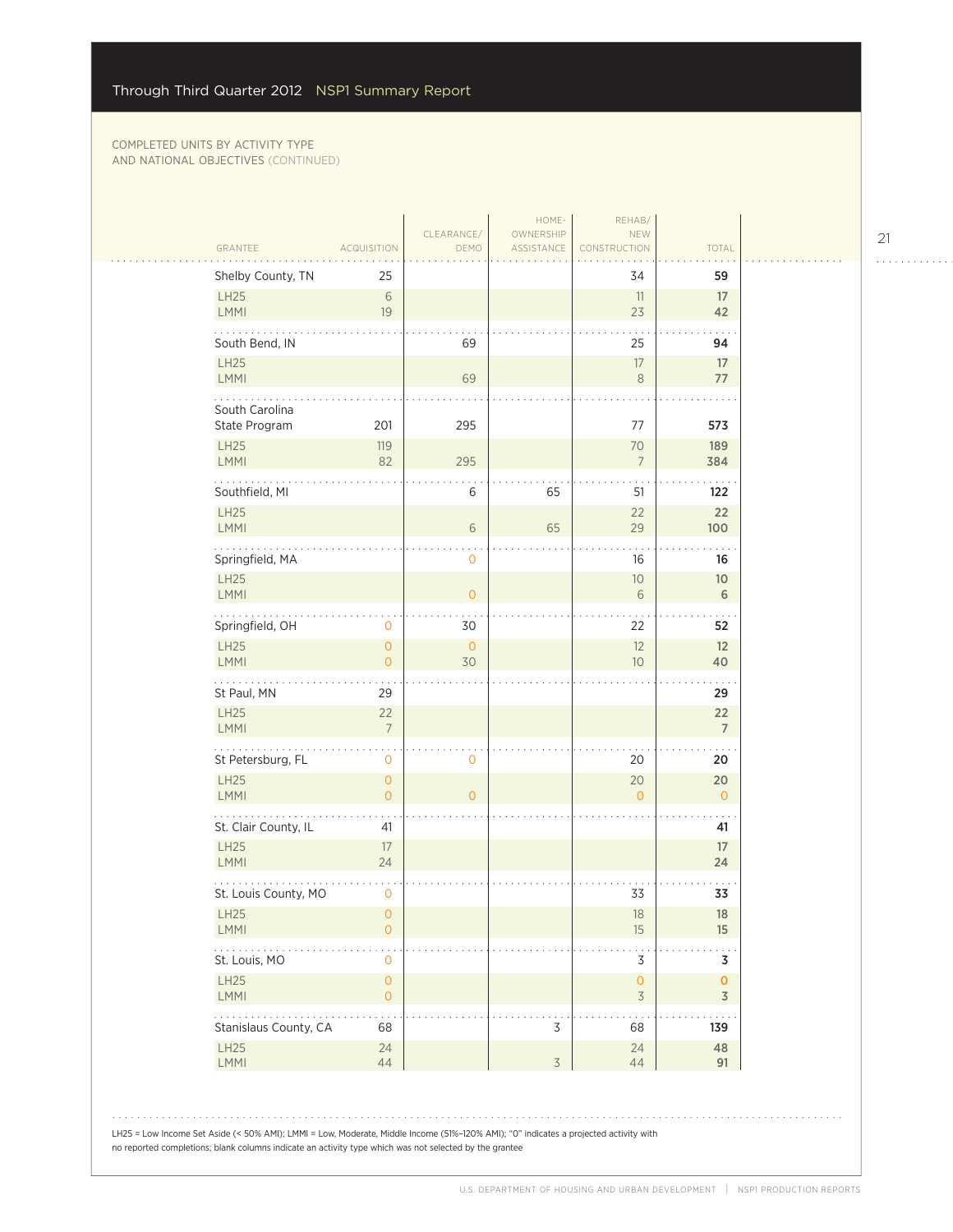$\sim$  .

|                                            |                                  | CLEARANCE/                       | HOME-<br>OWNERSHIP    | REHAB/<br>NEW         |                       |
|--------------------------------------------|----------------------------------|----------------------------------|-----------------------|-----------------------|-----------------------|
| GRANTEE                                    | <b>ACQUISITION</b>               | DEMO                             | ASSISTANCE            | CONSTRUCTION          | TOTAL                 |
| Stark County, OH                           | 32                               | 17                               | 42                    | 2                     | 93                    |
| <b>LH25</b><br><b>LMMI</b>                 | 13<br>19                         | 17                               | 42                    | $\overline{2}$        | 13<br>80              |
| State of Alabama                           |                                  | 0                                |                       | 156                   | 156                   |
| <b>LH25</b><br>LMMI                        |                                  | $\overline{O}$                   |                       | 75<br>81              | 75<br>81              |
| .<br><b>State of Arkansas</b>              |                                  |                                  |                       | 178                   | 178                   |
| <b>LH25</b><br>LMMI                        |                                  |                                  |                       | 176<br>$\overline{2}$ | 176<br>$\overline{2}$ |
| State of California                        | 0                                | 90                               | 194                   | 510                   | 794                   |
| <b>LH25</b><br>LMMI                        | $\overline{O}$                   | 90                               | 194                   | 174<br>336            | 174<br>620            |
| State of Colorado                          | 0                                |                                  | $\mathbf 0$           | 26                    | 26                    |
| <b>LH25</b><br>LMMI                        | $\overline{0}$<br>$\overline{O}$ |                                  | $\mathbf 0$           | 26<br>$\mathbf{O}$    | 26<br>$\mathbf 0$     |
| State of Delaware                          |                                  | 3                                | 28                    | 50                    | 81                    |
| <b>LH25</b><br><b>LMMI</b>                 |                                  | $\overline{\mathcal{S}}$         | $7\overline{ }$<br>21 | 14<br>36              | 21<br>60              |
| State of Florida                           | 112                              | 13                               | 90                    | 595                   | 810                   |
| <b>LH25</b><br>LMMI                        | 54<br>58                         | $\overline{\phantom{a}}$<br>12   | 90                    | 206<br>389            | 261<br>549            |
| .<br>State of Georgia                      | 14                               | 0                                | 554                   | 327                   | 895                   |
| <b>LH25</b><br><b>LMMI</b>                 | $\overline{O}$<br>14             | $\overline{O}$<br>$\overline{O}$ | 74<br>480             | 131<br>196            | 205<br>690            |
| State of Idaho                             | 201                              |                                  | 53                    |                       | 254                   |
| <b>LH25</b><br>LMMI                        | 57<br>144                        |                                  | 5<br>48               |                       | 62<br>192             |
| State of Illinois                          |                                  | 0                                | 1                     | 74                    | 75                    |
| LH25<br><b>LMMI</b>                        |                                  | 0                                |                       | 47<br>27              | 47<br>28              |
| State of Indiana-IHCDA                     |                                  | 118                              | 478                   | 489                   | 1,085                 |
| <b>LH25</b><br><b>LMMI</b>                 |                                  | 118                              | 478                   | 219<br>270            | 219<br>866            |
| $\mathbb{Z}^2$ . The same<br>State of Iowa | 73                               | 142                              |                       | 130                   | 345                   |
| LH25<br>LMMI                               | $48\,$<br>25                     | 28<br>114                        |                       | $51\,$<br>79          | 127<br>218            |

LH25 = Low Income Set Aside (< 50% AMI); LMMI = Low, Moderate, Middle Income (51%–120% AMI); "0" indicates a projected activity with no reported completions; blank columns indicate an activity type which was not selected by the grantee

22

. . . . . . . . . . . .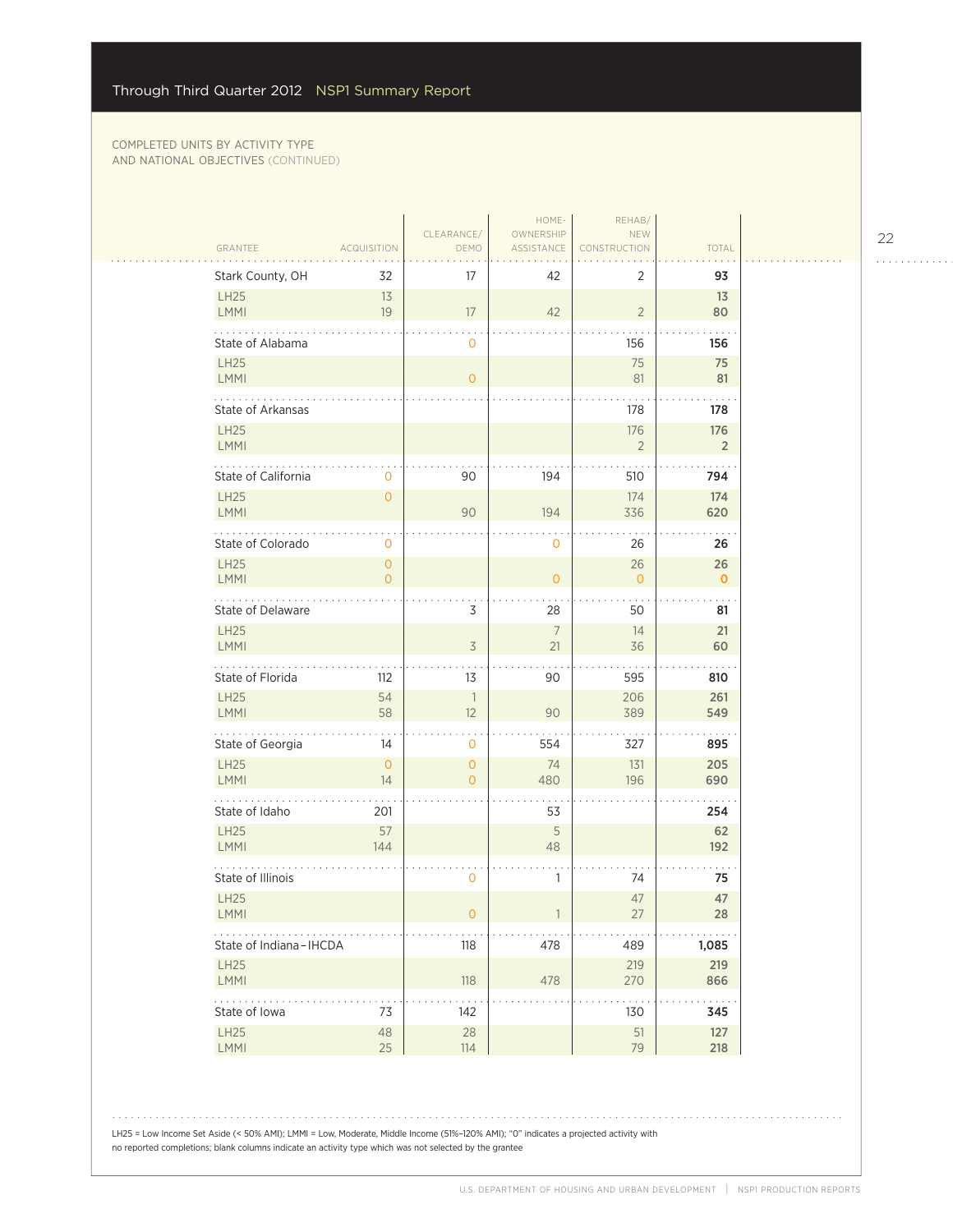$\mathcal{L}_{\mathcal{A}}$ 

|                            |                                |                               | HOME-                          | REHAB/              |                      |
|----------------------------|--------------------------------|-------------------------------|--------------------------------|---------------------|----------------------|
| GRANTEE                    | <b>ACQUISITION</b>             | CLEARANCE/<br>DEMO            | OWNERSHIP<br>ASSISTANCE        | NEW<br>CONSTRUCTION | TOTAL                |
| State of Kansas            | 3                              | $\overline{2}$                | 24                             | 129                 | 158                  |
| <b>LH25</b><br>LMMI        | $\overline{2}$<br>$\mathbf{1}$ | $\sqrt{2}$                    | $\overline{4}$<br>20           | 54<br>75            | 60<br>98             |
| State of Kentucky          | 26                             | 28                            | 13                             | 165                 | 232                  |
| LH25<br><b>LMMI</b>        | 26                             | $\boldsymbol{7}$<br>21        | 13                             | 69<br>96            | 89<br>143            |
| .<br>State of Louisiana    | $\mathbf{0}$                   |                               | 167                            |                     | $\ddotsc$            |
| <b>LH25</b>                | $\overline{O}$                 | 0<br>$\mathsf{O}\xspace$      |                                | 192<br>122          | 359<br>122           |
| <b>LMMI</b>                | $\overline{O}$                 | $\overline{O}$                | 167                            | 70                  | 237                  |
| State of Maine             | $\mathbf{O}$                   | 6                             |                                | 26                  | 32                   |
| <b>LH25</b>                | $\overline{0}$                 |                               |                                | 11                  | 11                   |
| <b>LMMI</b>                | $\overline{0}$                 | $\sqrt{6}$                    |                                | 15                  | 21                   |
| State of Maryland          | 5                              | $\mathbb{1}$                  | 236                            | 47                  | 289                  |
| LH25                       | $\overline{2}$                 |                               | 30                             | 31                  | 63                   |
| LMMI                       | 3                              | $\overline{\phantom{a}}$      | 206                            | 16                  | 226                  |
| State of Massachusetts     | 24                             | 32                            |                                | 188                 | 244                  |
| LH25                       | $\overline{7}$                 |                               |                                | 100                 | 107                  |
| LMMI                       | 17                             | 32                            |                                | 88                  | 137                  |
| State of Michigan          | $\mathbf{O}$                   | 746                           | 21                             | 121                 | 888                  |
| <b>LH25</b><br>LMMI        | $\overline{O}$                 | 746                           | $\overline{\mathcal{S}}$<br>18 | 6<br>115            | 9<br>879             |
| .                          |                                |                               |                                |                     |                      |
| State of Minnesota         |                                |                               | 121                            | 179                 | 300                  |
| LH25<br><b>LMMI</b>        |                                |                               | 31<br>90                       | 71<br>108           | 102<br>198           |
|                            |                                |                               |                                |                     | $\cdot$ $\cdot$      |
| State of Mississippi       | 546                            |                               |                                | 119                 | 665                  |
| LH25<br>LMMI               | 92<br>454                      |                               |                                | 119                 | 211<br>454           |
| State of Missouri          | 4                              | 6                             | 295                            | 0                   | 305                  |
| <b>LH25</b><br><b>LMMI</b> | $\mathbf{O}$<br>4              | $\overline{\mathcal{S}}$<br>3 | 295                            | $\mathbf 0$<br>O    | $\mathfrak Z$<br>302 |
| State of Montana           | 0                              |                               | 3                              | 120                 | 123                  |
| LH25<br><b>LMMI</b>        | $\overline{O}$<br>0            |                               | $\overline{5}$                 | 69<br>51            | 72<br>51             |
| State of Nebraska          |                                | 10                            |                                | 89                  | 99                   |
| LH25                       |                                |                               |                                | $\mathsf{9}$        | 9                    |
| LMMI                       |                                | $10\,$                        |                                | 80                  | 90                   |

23

. . . . . . . . . . . .

LH25 = Low Income Set Aside (< 50% AMI); LMMI = Low, Moderate, Middle Income (51%–120% AMI); "0" indicates a projected activity with no reported completions; blank columns indicate an activity type which was not selected by the grantee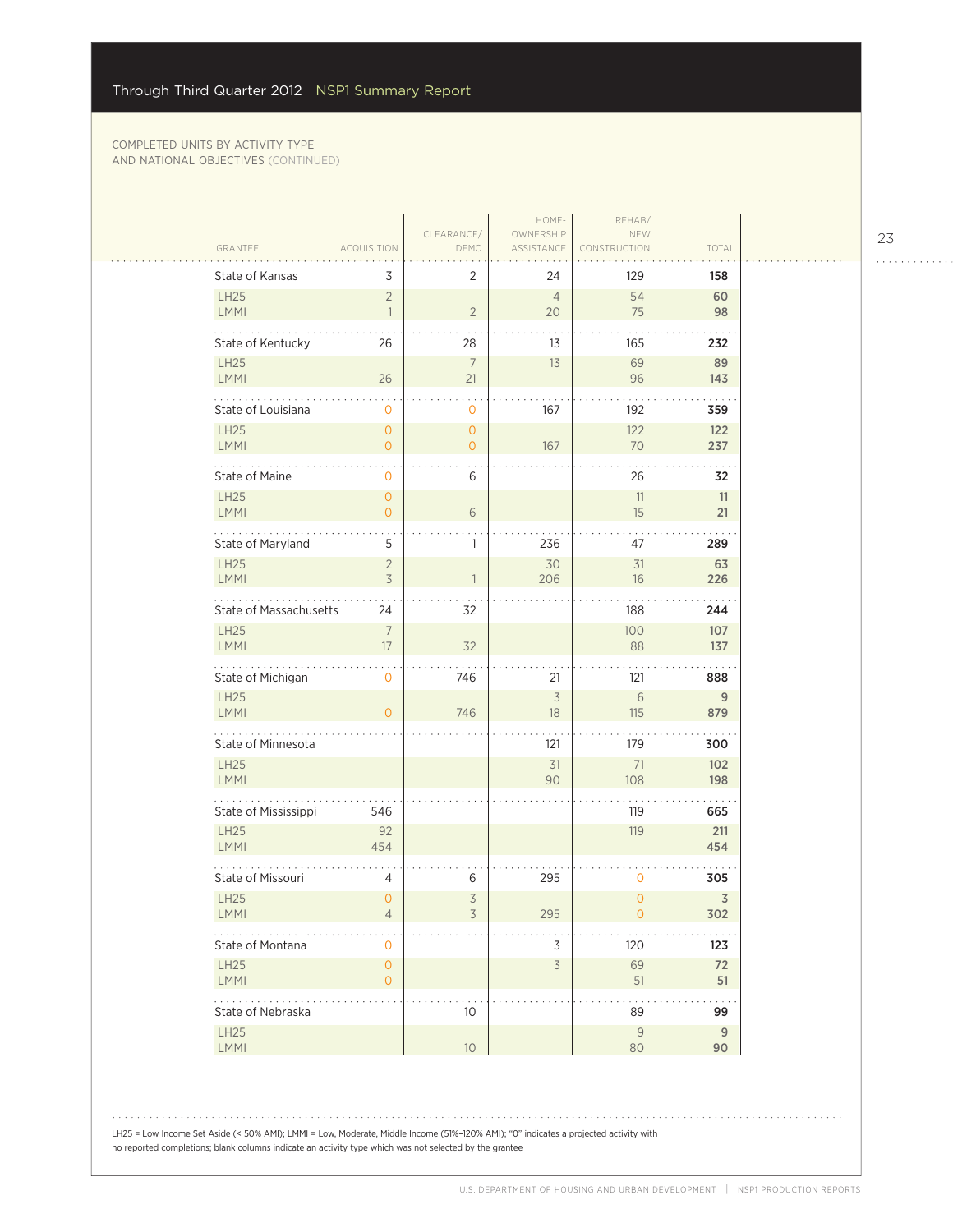|                            |                                  |                                | HOME-                   | REHAB/                                     |                    |
|----------------------------|----------------------------------|--------------------------------|-------------------------|--------------------------------------------|--------------------|
| GRANTEE                    | <b>ACQUISITION</b>               | CLEARANCE/<br>DEMO             | OWNERSHIP<br>ASSISTANCE | NEW<br>CONSTRUCTION                        | TOTAL              |
| State of Nevada            |                                  |                                | 126                     | 113                                        | 239                |
| <b>LH25</b><br>LMMI        |                                  |                                | 126                     | 78<br>35                                   | 78<br>161          |
| State of New Hampshire     | 0                                | 19                             |                         | 28                                         | 47                 |
| LH25<br>LMMI               | $\overline{0}$<br>$\overline{0}$ | 19                             |                         | $\overline{0}$<br>28                       | $\mathbf{0}$<br>47 |
| State of New Jersey        | 2                                | 1                              |                         | 76                                         | 79                 |
| LH25<br>LMMI               | $\overline{2}$<br>$\overline{O}$ | $\mathbf{1}$<br>$\overline{O}$ |                         | 51<br>25                                   | 54<br>25           |
| State of New York          |                                  | 165                            |                         | 325                                        | 490                |
| <b>LH25</b><br>LMMI        |                                  | 165                            |                         | 220<br>105                                 | 220<br>270         |
| State of North Carolina    | 30                               | 6                              | 408                     | 285                                        | 729                |
| <b>LH25</b><br><b>LMMI</b> | 19<br>11                         | 0<br>6                         | 206<br>202              | 242<br>43                                  | 467<br>262         |
| State of North Dakota-DOC  | 1                                | 1                              |                         | 199                                        | 201                |
| <b>LH25</b><br>LMMI        |                                  |                                |                         | 63<br>136                                  | 63<br>138          |
| State of Ohio              | 0                                | 10,379                         |                         | 135                                        | 10,514             |
| <b>LH25</b><br>LMMI        | $\Omega$                         | 10,379                         |                         | 18<br>117                                  | 18<br>10,496       |
| .<br>State of Oregon       |                                  |                                | 169                     | 55                                         | 224                |
| LH25<br><b>LMMI</b>        |                                  |                                | $18\,$<br>151           | 35<br>20                                   | 53<br>171          |
| State of Pennsylvania      |                                  | 7                              |                         | 442                                        | 449                |
| LH25<br>LMMI               |                                  | $\overline{7}$                 |                         | 305<br>137                                 | 305<br>144         |
| State of South Dakota      | 12                               | 3                              | 1                       | 99                                         | 115                |
| <b>LH25</b><br><b>LMMI</b> | $\overline{\mathcal{S}}$<br>9    | 0<br>3                         | $\overline{0}$          | 43<br>56                                   | 46<br>69           |
| State of Tennessee         | 130                              | 146                            | $\overline{4}$          | $\mathsf 3$                                | 283                |
| LH25<br>LMMI               | 27<br>103                        | 146                            | $\overline{4}$          | $\overline{\mathcal{S}}$<br>$\overline{0}$ | 30<br>253          |
| State of Texas-TDHCA       | 45                               | 163                            | 20                      | 29                                         | 257                |
| LH25<br>LMMI               | 33<br>12                         | 163                            | $\overline{7}$<br>13    | $14$<br>15                                 | 54<br>203          |

LH25 = Low Income Set Aside (< 50% AMI); LMMI = Low, Moderate, Middle Income (51%–120% AMI); "0" indicates a projected activity with no reported completions; blank columns indicate an activity type which was not selected by the grantee

24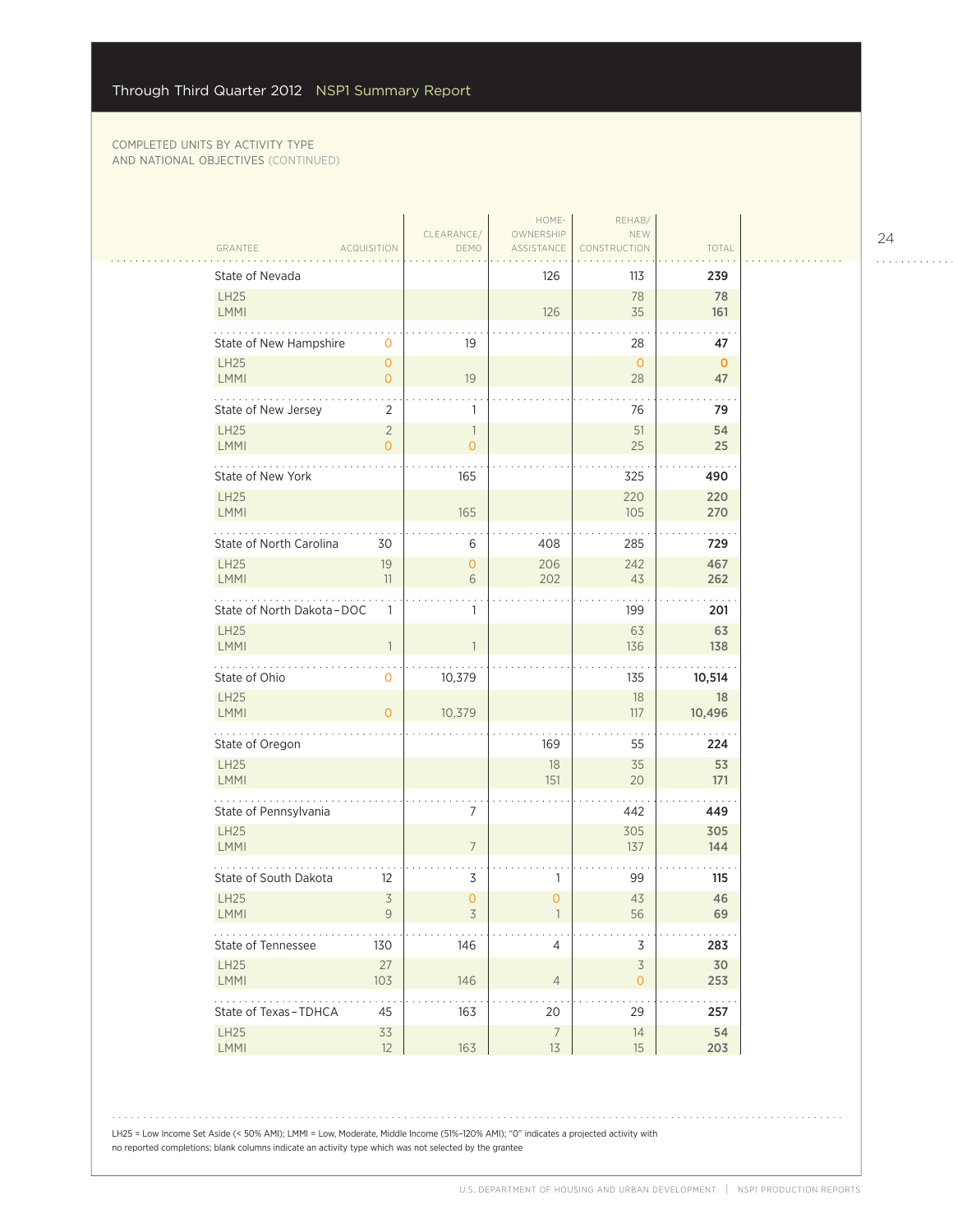| GRANTEE                                                   | <b>ACQUISITION</b>        | CLEARANCE/<br>DEMO                                      | HOME-<br>OWNERSHIP<br>ASSISTANCE | REHAB/<br>NEW<br>STRUCTION                  | TOTAL                      |  |
|-----------------------------------------------------------|---------------------------|---------------------------------------------------------|----------------------------------|---------------------------------------------|----------------------------|--|
| State of Utah                                             | 163                       |                                                         | 0                                | $\mathbf 0$                                 | 163                        |  |
| LH25<br>LMMI                                              | 102<br>61                 |                                                         | $\overline{O}$                   | $\mathsf{O}\xspace$                         | 102<br>61                  |  |
| State of Vermont                                          | 22                        | $\mathbf 0$                                             |                                  | 175                                         | 197                        |  |
| <b>LH25</b><br>LMMI                                       | 15                        | $\overline{7}$<br>$\mathbf{O}$                          |                                  | 87<br>88                                    | 102<br>95                  |  |
| State of Virginia                                         |                           | 0                                                       | $\mathbf 0$                      | 0                                           | $\mathbf 0$                |  |
| <b>LH25</b><br>LMMI                                       |                           | $\mathsf{O}\xspace$<br>$\overline{0}$                   | $\overline{0}$                   | $\overline{0}$                              | $\mathbf 0$<br>$\mathbf 0$ |  |
|                                                           | State of Washington<br>93 | 3                                                       | 43                               |                                             | 139                        |  |
| <b>LH25</b><br>LMMI                                       | 55<br>38                  | $\overline{3}$                                          | $\circ$<br>43                    |                                             | 55<br>84                   |  |
|                                                           | State of West Virginia    |                                                         |                                  | 123                                         | 123                        |  |
| <b>LH25</b><br>LMMI                                       |                           |                                                         |                                  | 65<br>58                                    | 65<br>58                   |  |
| State of Wisconsin                                        |                           | 57<br>$\overline{2}$                                    | 59                               | 274                                         | 392                        |  |
| LH25<br>LMMI                                              |                           | $\overline{0}$<br>$\overline{2}$<br>57                  | 18<br>41                         | 159<br>115                                  | 177<br>215                 |  |
|                                                           | Sterling Heights, MI      | $\mathbf 0$                                             | 25                               | 12                                          | 37                         |  |
| <b>LH25</b><br>LMMI                                       |                           | $\circ$                                                 | 25                               | 12                                          | 12<br>25                   |  |
| .<br>Stockton, CA                                         |                           | $\overline{2}$                                          | 7                                | 61                                          | 70                         |  |
| LH25<br>LMMI                                              |                           | $\overline{2}$                                          | $\overline{7}$                   | $\overline{0}$<br>61                        | $\overline{0}$<br>70       |  |
| Suffolk County, NY                                        |                           |                                                         |                                  | 20                                          | 20                         |  |
| <b>LH25</b><br>LMMI                                       |                           |                                                         |                                  | 6<br>14                                     | $\sqrt{6}$<br>14           |  |
|                                                           | Summit County, OH         | 0                                                       |                                  | 65                                          | 65                         |  |
| <b>LH25</b><br>LMMI                                       |                           | $\overline{0}$<br>$\mathsf{O}\xspace$                   |                                  | 48<br>$17\,$                                | 48<br>$17\,$               |  |
| $\mathbb{Z}^2$ . The set of $\mathbb{Z}^2$<br>Sunrise, FL |                           | 1<br>$\mathbf 0$                                        |                                  | $10$                                        | 11                         |  |
| LH25<br>LMMI                                              |                           | $\mathsf{O}\xspace$<br>$\overline{1}$<br>$\overline{O}$ |                                  | $\mathsf{O}\xspace$<br>$10$                 | $\mathbf 0$<br>11          |  |
| .<br>Surprise Town, AZ                                    |                           |                                                         | 26                               | $\ddot{\phantom{0}}$<br>$\mathsf{O}\xspace$ | 26                         |  |
| LH25<br>LMMI                                              |                           |                                                         | $10$<br>$16\,$                   | $\mathsf{O}\xspace$<br>$\overline{O}$       | $10$<br>16                 |  |

25 . . . . . . . . . . . .

LH25 = Low Income Set Aside (< 50% AMI); LMMI = Low, Moderate, Middle Income (51%–120% AMI); "0" indicates a projected activity with no reported completions; blank columns indicate an activity type which was not selected by the grantee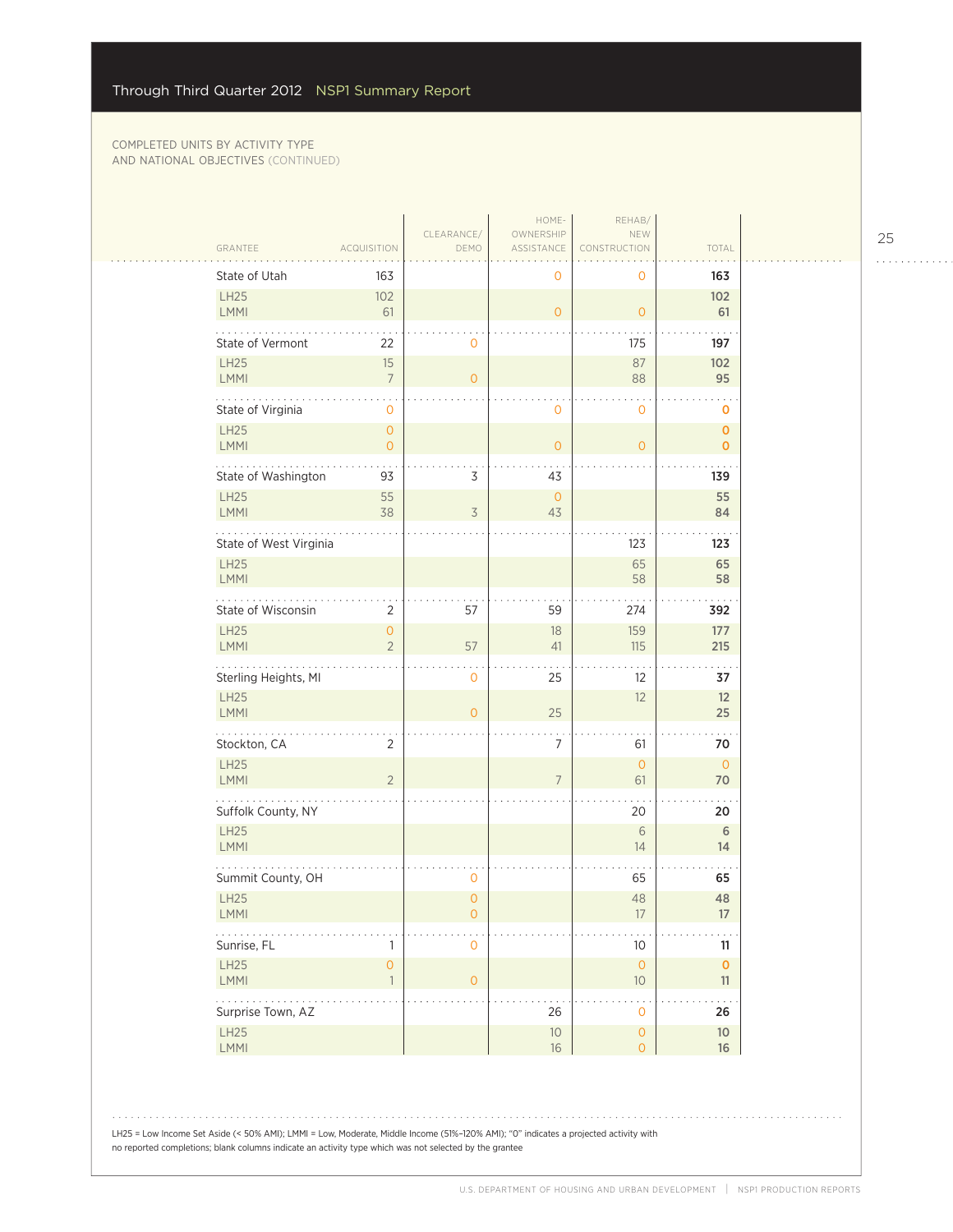| Tamarac, FL               |                                            |                | 53             | 53                                   | 107                        |
|---------------------------|--------------------------------------------|----------------|----------------|--------------------------------------|----------------------------|
| LH25<br>LMMI              |                                            | $\mathbf{1}$   | 16<br>37       | 16<br>37                             | 32<br>75                   |
| Tampa, FL                 | 0                                          |                |                | 107                                  | 107                        |
| LH25<br><b>LMMI</b>       | $\mathsf{O}\xspace$<br>$\mathsf{O}\xspace$ |                |                | 81<br>26                             | 81<br>26                   |
| .<br>Tarrant County, TX   | 14                                         |                |                | 10                                   | 24                         |
| LH25<br><b>LMMI</b>       | 14                                         |                |                | 10                                   | 10 <sup>°</sup><br>14      |
| Taylor, MI                | 21                                         |                |                |                                      | 21                         |
| LH25<br><b>LMMI</b>       | 5<br>$16\,$                                |                |                |                                      | $\mathsf S$<br>16          |
| Territory of Guam         |                                            |                |                | 3                                    | 3                          |
| LH25                      |                                            |                |                | $\overline{3}$                       | $\overline{3}$             |
| Toledo, OH<br>LH25        |                                            | 112            |                | 51<br>17                             | 163<br>$17\,$              |
| LMMI                      |                                            | 112            |                | 34                                   | 146                        |
| Tucson, AZ<br><b>LMMI</b> |                                            |                |                | 8<br>$\,8\,$                         | 8<br>$\,$ 8 $\,$           |
| Union County, NJ          | 0                                          |                |                | 0                                    | O                          |
| LH25<br><b>LMMI</b>       | $\mathsf{O}\xspace$<br>$\overline{O}$      |                |                | $\mathsf{O}\xspace$                  | $\mathbf 0$<br>$\mathbf 0$ |
| 200 L 201<br>Vallejo, CA  |                                            |                | 3              | 6                                    | 9                          |
| LH25<br>LMMI              |                                            |                | $\overline{3}$ | $\mathsf{O}\xspace$<br>6             | $\mathbf 0$<br>9           |
| Victorville, CA           | 66                                         | 2              | 17             | $\ddot{\phantom{0}}$<br>$\mathsf{O}$ | 85                         |
| LH25<br><b>LMMI</b>       | 57<br>$\mathcal G$                         | $\overline{2}$ | 17             | $\overline{O}$                       | 59<br>26                   |
| Virgin Islands            | $\circ$                                    |                |                | $\circ$                              | $\bf{O}$                   |
| LH25<br><b>LMMI</b>       | $\circ$                                    |                |                | $\mathsf{O}\xspace$<br>$\mathbf{O}$  | $\mathbf 0$<br>$\mathbf 0$ |
| للمناديد<br>Visalia, CA   | 26                                         |                |                |                                      | 26                         |
| LH25<br>LMMI              | $\overline{4}$<br>22                       |                |                |                                      | $\overline{4}$<br>22       |
| Volusia County, FL        | 11                                         |                |                | 36                                   | 47                         |
| LH25<br>LMMI              | $11\,$                                     |                |                | $17\,$<br>19                         | 28<br>19                   |

26